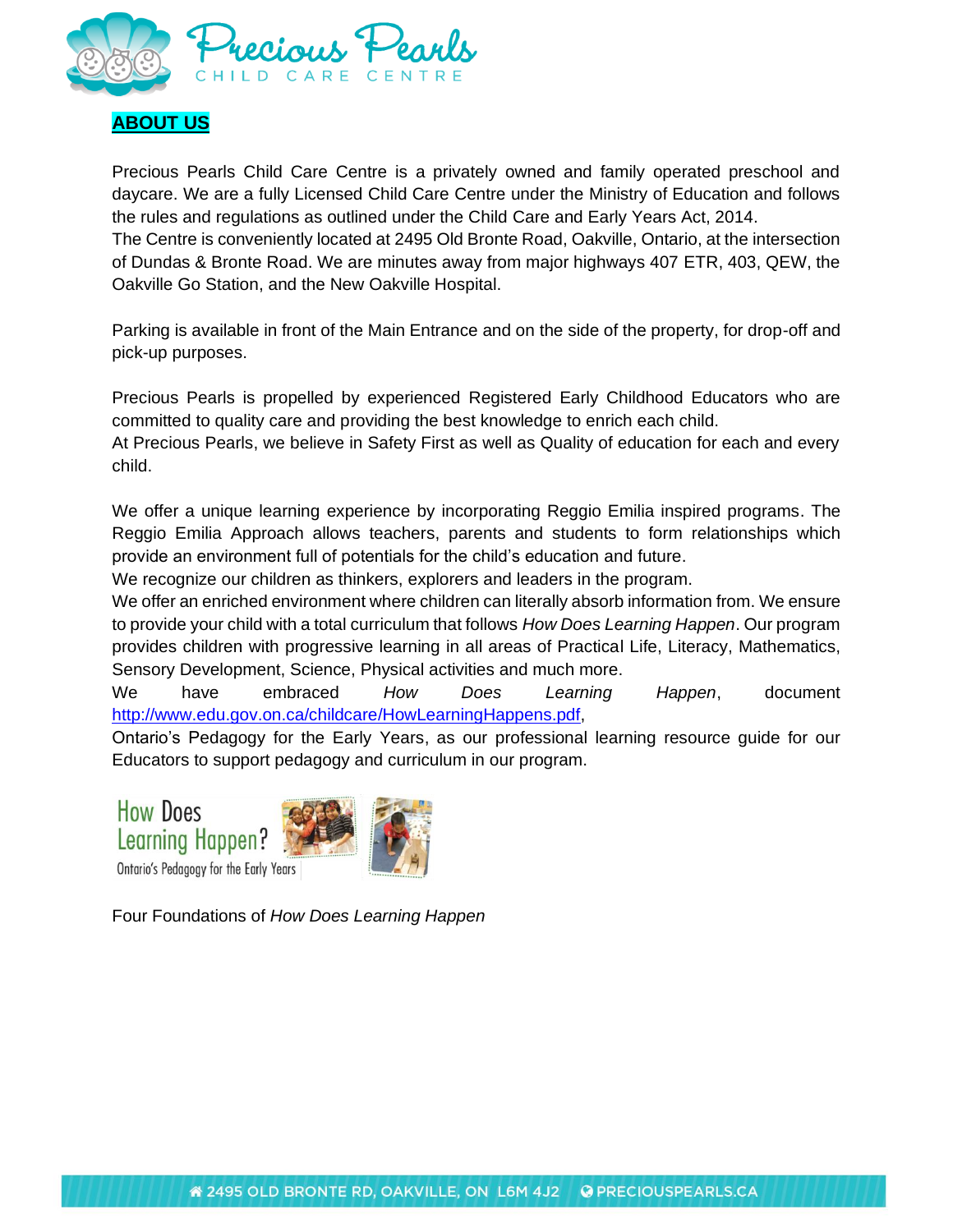



Precious Pearls Child Care Centre is a member of Quality First [http://thrc.ca.](http://thrc.ca/) It is a quality early learning initiative providing all licensed childcare programs in Halton Region with the opportunity to participate in a developmental model for quality improvement. This membership indicates our commitment to provide and work towards high quality environment and programming for children in our Centre.



Precious Pearls is also a member of the Ontario Reggio Association [http://ontarioreggioassociation.ca](http://ontarioreggioassociation.ca/) which provides workshops and includes annual or semi-annual conferences for Reggio educators, professional development Saturday sessions in which small groups share documentation and discussion, website access and information, networking for members, and announcement for various events through their website.



### **WHAT IS REGGIO EMILIA**

The influences of the highly regarded Reggio Emilia schools of Italy are at the core of Precious Pearls Child Care Centre. In 1991, Newsweek named Reggio Emilia's school system one of the ten best in the world. The Reggio Emilia Approach offers a way for teachers to harness children's natural curiosity and creativity by encouraging them to work on projects that interest them. The Reggio Approach simply means allowing children to guide their teachers in choosing the classroom environment that will challenge and maximize their curiosity. At the heart of this system is the powerful image of the child. Rather than seeing children as empty vessels that require filling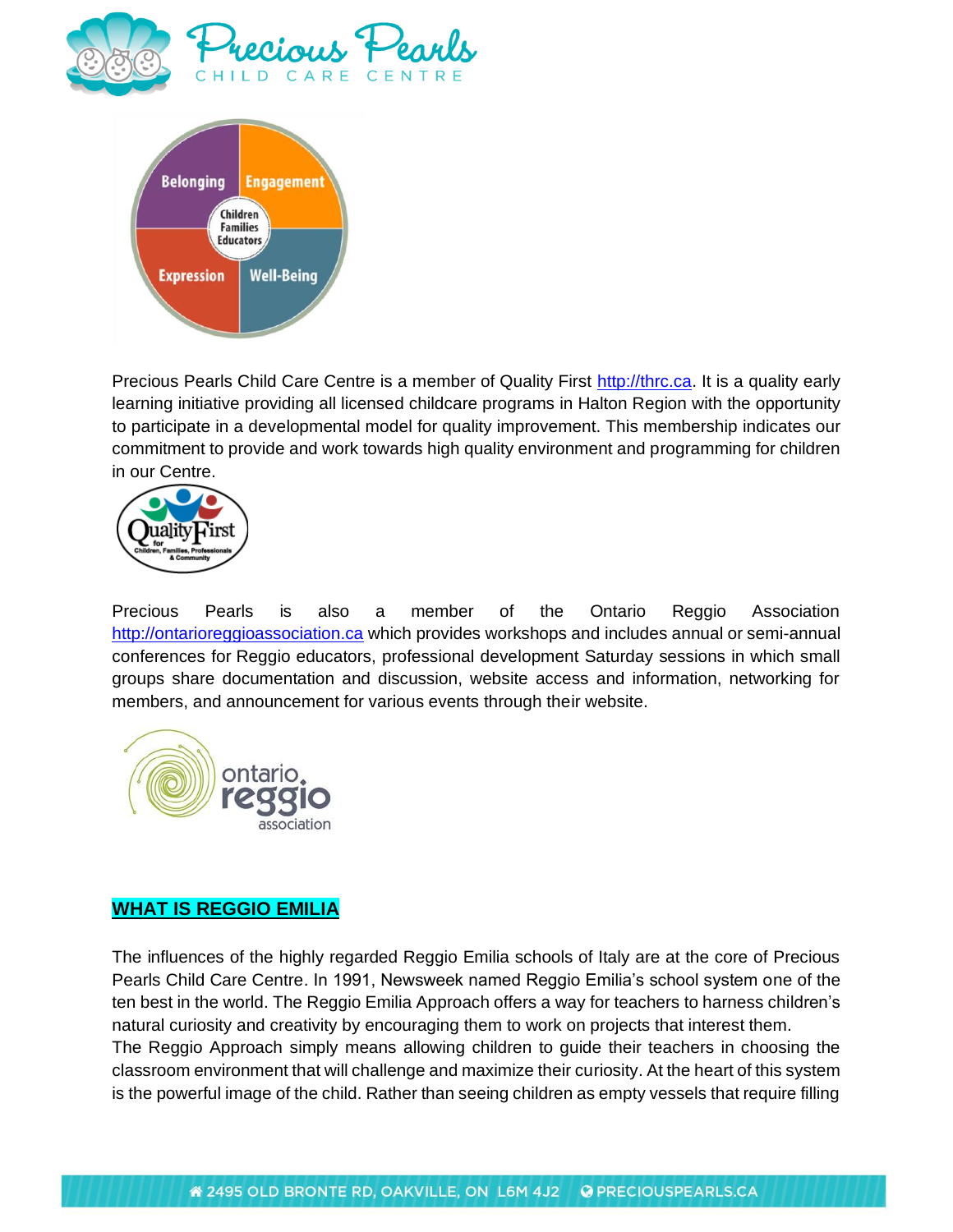

with facts, Reggio Educators see children as full of potentials, competent and capable of building their own theories.

The Reggio Emilia Approach to preschool education was initiated by the schools of the City of Reggio Emilia in post-World War II in Italy. The Reggio Emilia Approach to Early Childhood Education is named after the town of Reggio Emilia in the Emilia Romagna province of northern Italy. In Reggio Emilia, 54 publicly funded schools provide education for children from birth to six years. These schools have been described as among the best in the world.

### **PRINCIPLES OF REGGIO EMILIA**

- The Hundred Languages of Children- Children express themselves through many languages (visual, verbal, written, movement and music, etc.)
- The Image of the Child- All children are competent, curious and creative
- The Role of the Environment- The environment serves as an invitation to enter and participate.
- The Role of the Teacher- To facilitate children's ability to represent what they know and imagine.
- The Importance of Time- Children have the time and guidance to use the same materials repeatedly until they are pleased with the results and deicide to move to a different interest. Time is not set by clock but by children's own sense of time.
- The Value of Relationships and Interaction of Children in Small Groups- Provides opportunities for negotiation and dynamic communication. As well as the emergence of cognitive conflicts that can initiate a process of new learning and development.
- Observation and Documentation- The teachers learn how to work with children by continuously observing and documenting interactions through written notes, photos, visuals, etc.

We believe that play is a very important tool in the development of children in their early years. We run Inquiry and Play-based programs that allow children the opportunity to explore their world through various material, group activities, creative art, science, literacy, math, sensory play, dramatic, and many play activities.

Reggio Emilia Approach brings children together for project-based learning where they learn to include everyone to build a community. It is an emergent curriculum that has documentation as its strongest component. Children and teachers are co-constructors of knowledge. It promotes a positive image of the child.

"*Children must be taught how to think, not what to think*" (Margaret Mead).

Our program offers Creativity, and Imagination through an enriched environment from which children can literally absorb information, and allow for inquiry through play.

Our program includes many natural materials to be used through developmentally appropriate activities per each child in the Centre. These natural materials help children develop their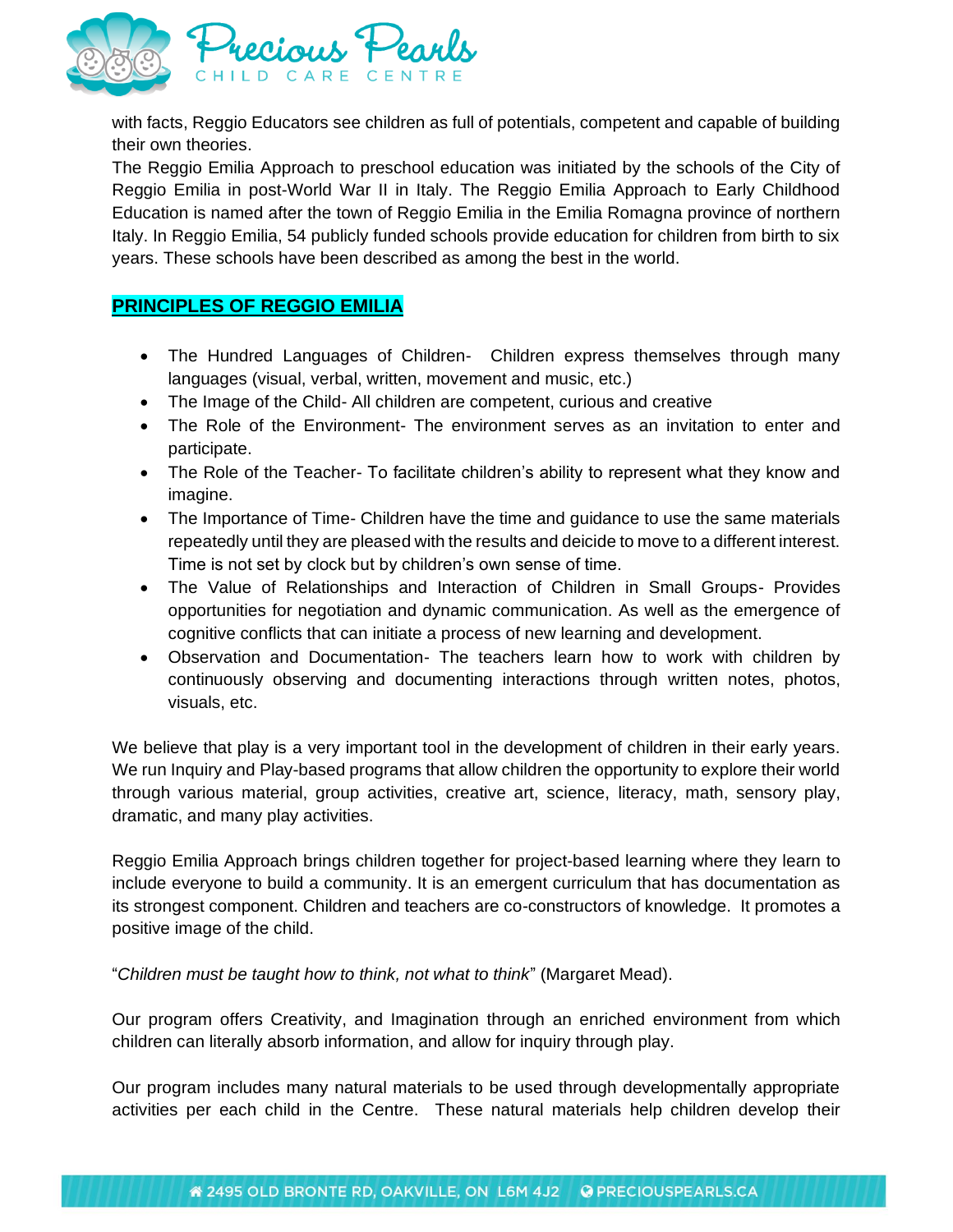

Physical, Cognitive, Social, Emotional, and Communication through our variety of play centres available such as Sensory Play, Dramatic Play, Art/Craft, Woodworking, Blocks, Math, Literacy, Science/Nature, Physical activities, and much more.

Precious Pearls Child Care Centre is inspected by a licensed Health Inspector and follows the rules and regulations set out by the Region of Halton Health Department in regards to the following:

- Immunization and Health Awareness
- Illness
- Appropriate temperatures and weather conditions for outdoor play
- Sanitary practices

We provide quality care for children between the age of 12 months up to 6 years old on a full time and part time basis. Our capacity is 77 children.

### **PROGRAM STATEMENT**

"*The mind is not a vessel to be filled, but a fire to be kindled*" (Plutarch).

We believe that the early years of a child are the most vital years in their development. Children need to explore and to be inspired to enrich their mind for a healthy life development; furthermore, they will become life learners, responsible and well-adjusted individuals.

We believe that Children are competent, capable of complex thinking, curious, and rich in potential.

Each child is unique in their development, experiences and culture. Therefore, to be able to enhance and enrich them we follow the Ministry of Education's Pedagogy document "How Does Learning Happen", including children's sense of belonging, wellbeing, engagement and expression.

- ✓ Every child has a sense of *Belonging* when they are connected to others and contributes to their world
- ✓ Every child is developing a sense of their self, health, and *Wellbeing*
- ✓ Every child is an active and *Engaged* learner who explores the world with full body, mind and senses
- ✓ Every child is a capable communicator who *Expresses* themselves in many diverse ways

At Precious Pearls Child Care Centre, we are committed to accomplish the foundations of learning through:

### **HEALTH, SAFETY, NUTRITION and WELL-BEING**

• Our goal is to promote a safe, whole-hearted and healthy environment that makes each child feel at home. We allow children rest time, provide them with individual care and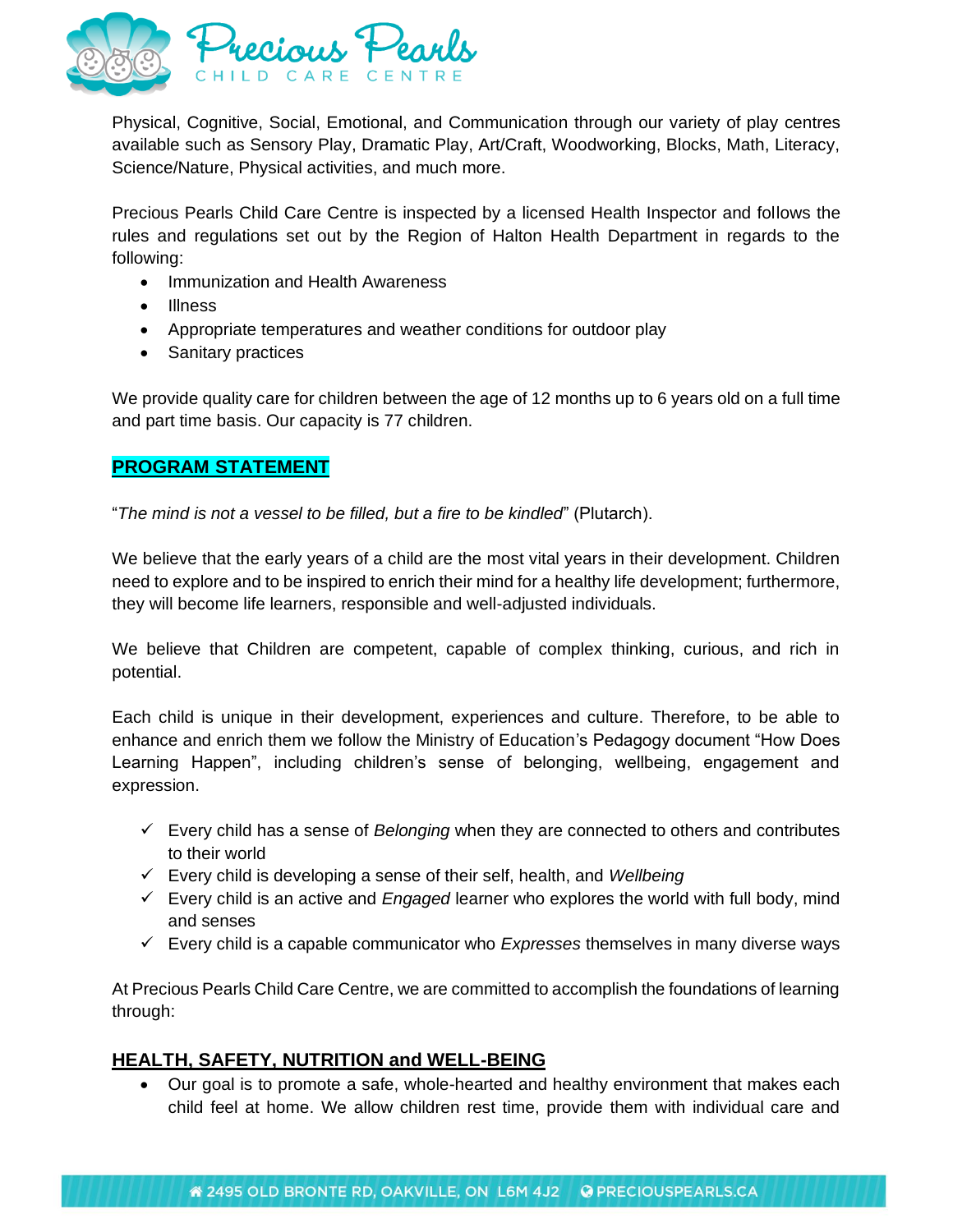

attention, and offer nutritious food. We also allow them to be creative and use their imagination through positive play, interaction with peers, and closeness to nature.

### **INTERACTIONS**

- Support positive and responsive interactions among children, staff and parents who are the first teachers a child will have. Therefore, we trust that every parent, child and staff at our Centre would discover satisfaction on the path of learning as they challenge, lead and nurture one another in a creative natural environment.
- Encourage children to interact and communicate in a positive way and support their ability to self-regulate. At Precious Pearls, we support different ways of learning and communicating through respect, and ensure the safety and well being of all children and staff in the Centre. The staff will foster self-regulation, self-help skills and promote collaborative problem solving skills.

# **LEARNING ENVIRONMENT**

- Our goal is to plan and create positive learning environment full of educational materials to support child's learning and development and which is inclusive of all children, including children with individualized plans through exploration, play and inquiry.
- Our staff will help provide child-initiated and adult-supported experiences. Each classroom will be designed to encourage child-led activities that can be transformed into learning experiences.
- Our program at Precious Pearls will incorporate indoor and outdoor play, active play, rest and quiet time into the day and give consideration to the individual needs of the children receiving child care.

#### **COMMUNICATION**

• Foster the engagement of and ongoing communication with parents about the program and their children. We encourage freedom to explore, choose, create and grow through communication between children and staff. We believe that family involvement and input is key to their children's development.

### **COMMUNITY**

• Involve local community partners and allow those partners to support the children, their families and staff.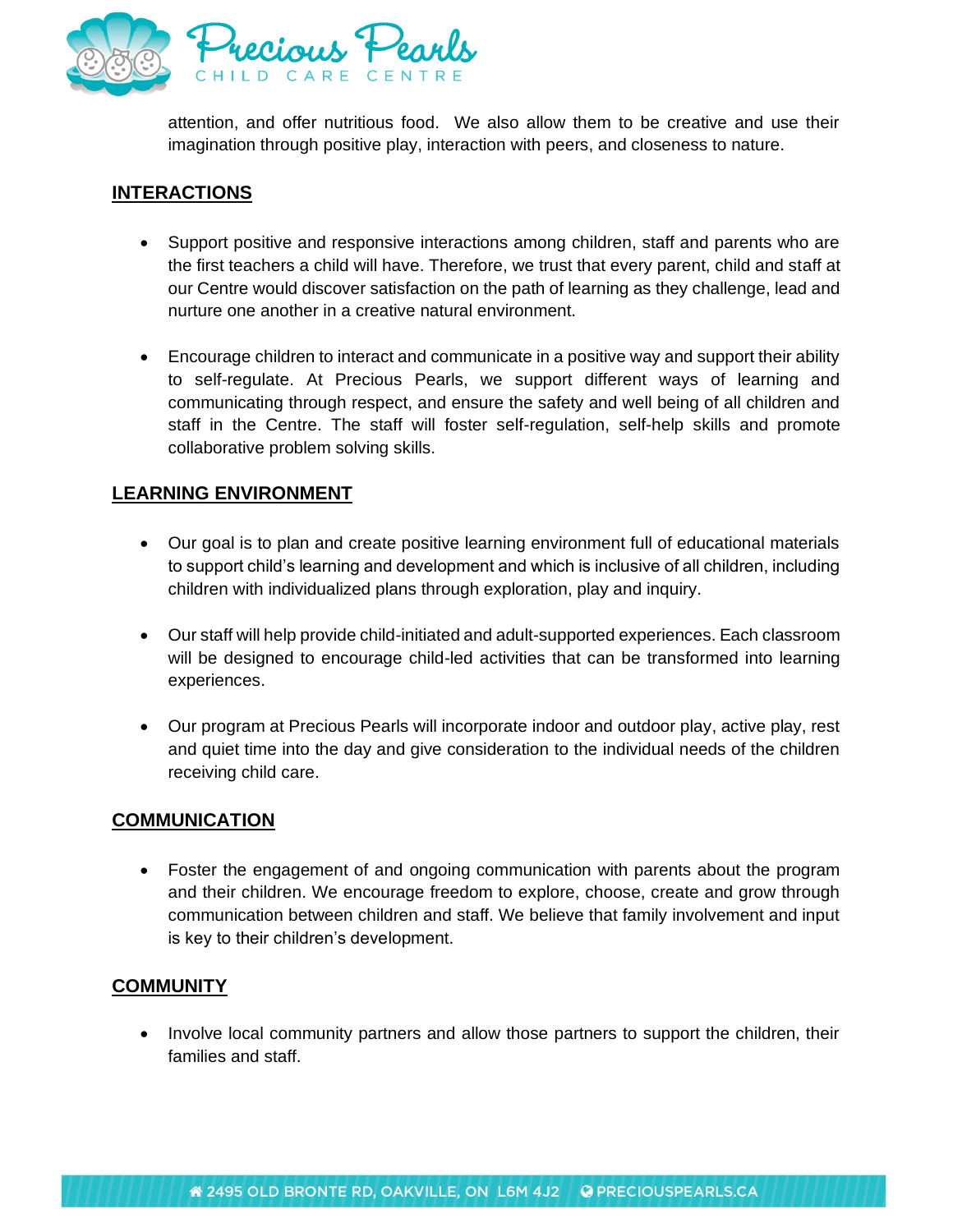

# **CONTINUOUS PROFESSIONAL LEARNING & TRAINING**

• Precious Pearls Director and Supervisor's goal is to provide a supportive environment where staff will receive ongoing training and guidance to ensure their classrooms are a place with knowledgeable and skilled staff.

# **DOCUMENTATION & PROGRAM REVIEW**

• Our goal is to document and review the impact of the strategies, set out above, on the children and their families. We shall document children's learning experiences, reports, log sheets, inspections, and all necessary communications between staff, families and children.

Precious Pearls Child Care Centre keeps all required documents, log sheets and files for 3 years. All financial records must be kept for 7 years.

An annual policy review shall be conducted each fall by the Director and Supervisor to ensure policies and procedures are current and up to date.

This program statement shall be reviewed annually and signed off by each staff member, student and volunteer prior to the commencement of their employment at Precious Pearls Child Care Centre and each time the Program Statement is amended. The Program Statement will be appraised annually to determine alignment with Precious Pearls Child Care Centre values, beliefs, and reflects the current trend of ECEs, Ministry guidelines and the Child Care and Early Years Act. The Supervisor shall share new information in regards to the Program Statement with the staff.

### **HOURS OF OPERATION**

Our hours of operation are 7:00 am to 6:00 pm, Monday through Friday, excluding holidays listed below.

### **HOLIDAYS / CHILD CARE CENTRE CLOSURE DAYS**

Our Centre is closed to observe the following statutory holidays:

- New Year's Day
- Family Day
- Good Friday
- Easter Monday
- Victoria Day
- Canada Day
- Civic Holiday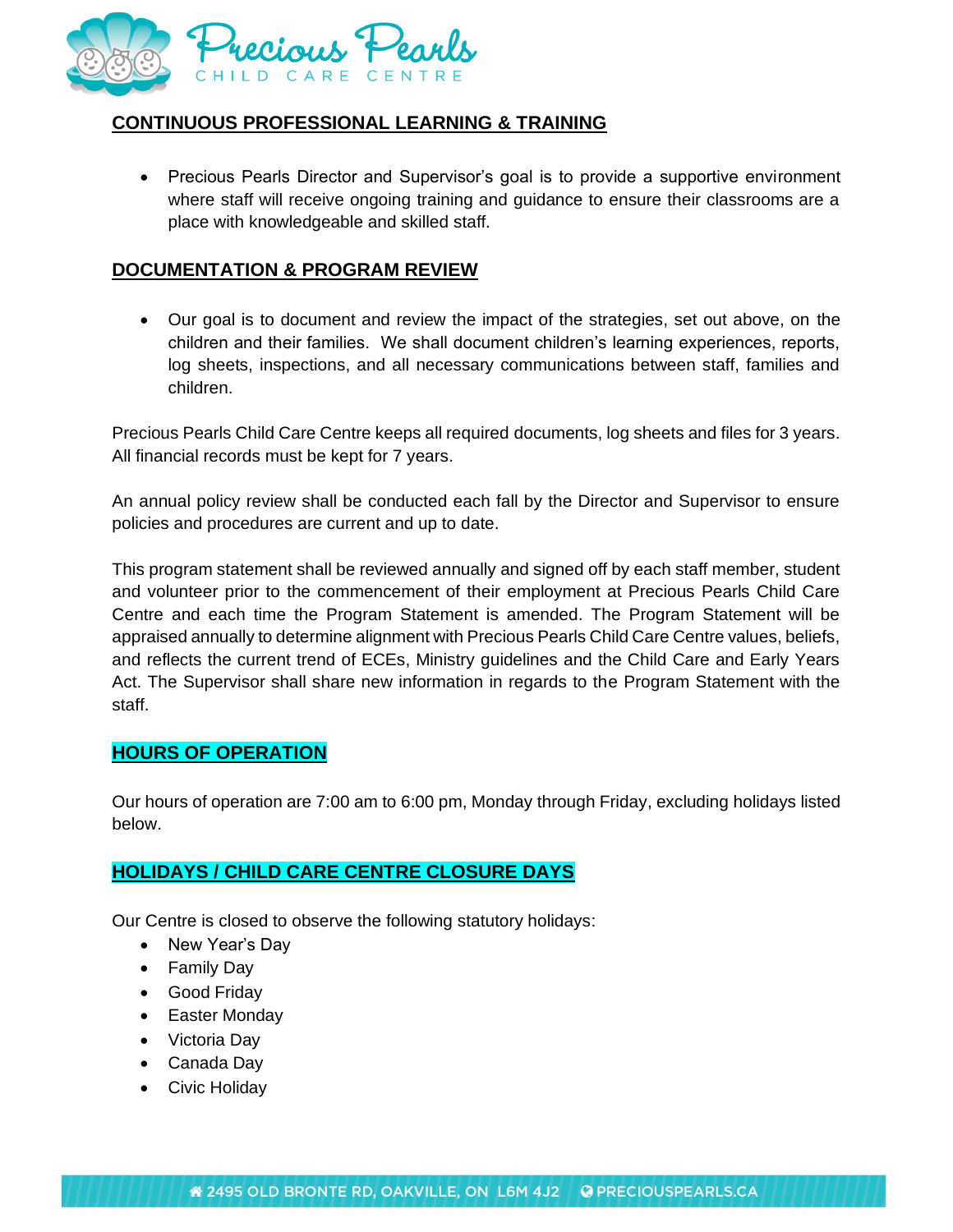

- Labour Day
- Thanksgiving
- Christmas Eve close at 12:00 pm
- Christmas Day
- Boxing Day
- New Year's Eve close at 12:00 pm

We will notify you of any other Centre closing

#### **INCLEMENT WEATHER**

At Precious Pearls we take every consideration for the safety of our families, children, and staff. Therefore, our Centre follows the Halton District School Board and may close due to severe weather conditions as announce by the Board.

Please check Oakville news for school board closures the morning of a bad snow storm or severe weather conditions. We will also send a note on HiMaMa to notify you of any unscheduled closures.

It is the family's responsibility to find alternate care for their children once the Centre is closed due to the severe weather.

### **PANDEMIC CLOSURE**

In the event that a pandemic is declared, Precious Pearls will close for the safety of the Children, Families, and Staff.

The Centre will follow orders from the Government of Ontario, Ministry of Education, and Public Health.

Parents will be informed as soon as possible via HiMama email.

### **EDUCATORS AND STAFF**

All staff at Precious Pearls Child Care Centre follow and meet the standards and regulations outlined by the Ministry of Education.

All Early Childhood Educators must be Registered and in good standing with the College of ECE prior to employment.

Staff are required to be fully trained in Standard First Aid and CPR. They are also required to complete a Vulnerable Sector Check with Police prior to employment. An Offence Declaration is signed annually and a new Vulnerable Sector Check must be completed every five (5) years.

In addition, the Centre Cook must have Food Handling Certificate prior to employment.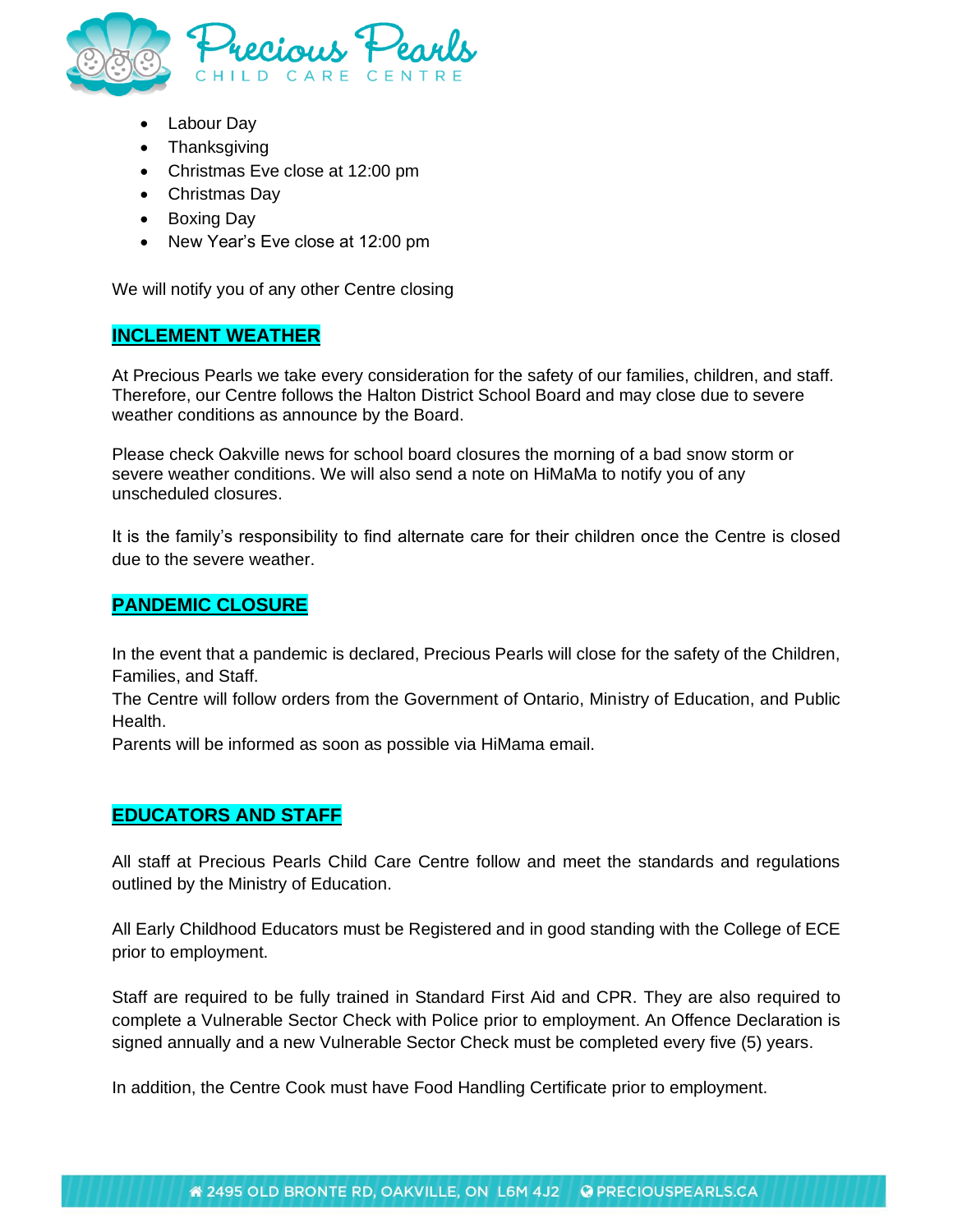

We believe in progression and continuous learning, therefore, we will provide ongoing individual professional development opportunities to all staff.

### **OUR PROGRAMS**

Each classroom will have at least one Registered Early Childhood Educator (RECE) and an Educator Assistant.

Each classroom will have their own daily routines which will be posted on the classroom bulletin board and that will include Program Activity Times, Meal Times and Rest Times.

### **JUNIOR PEARLS (TODDLERS)**

Toddlers' utmost need is autonomy. They learn how to explore, discover their will, make their first decision and start to build up the image of self-identity. The goal of this stage is to develop an intellectual curiosity that will follow them throughout their lives. Children in the Centre have many possibilities to browse through different corners, feel the nature of different activities and choose their favourite ones. This way, children have a chance to create a positive image of a person who is confident and appreciated by others.

For further details, please check our website at [preciouspearls.ca.](http://www.preciouspearls.ca/)

## **SENIOR PEARLS (PRESCHOOLERS)**

During the preschool years, children start to develop initiative and sense of accomplishment: they need to do things on their own and plan. Gradually, through repeated actions of play, with variations in different contexts or on different kinds of objects, children learn to differentiate, compare and integrate elements, think in cause-and-effect terms as well as plan their play/actions. Preschoolers are able to make not only simple verbal categorizations but also, while manipulating concrete materials, they can indicate two or three common features at the same time.

For further details, please check our website at [preciouspearls.ca.](http://www.preciouspearls.ca/)

### **OUTDOOR PLAY TIME**

Our outdoor time is when children get physically active and learn about nature around them. We believe that children will learn best through exploration; therefore, we are providing them with rich natural playground that will allow them to learn basic motor skills such as running, jumping, riding tricycles and much more as well as learn about nature through hands-on free play within what nature provides, such as life cycle of insects, pinecones, leaves, and much more. Our program offers outdoor time for a minimum of two hours per day weather permitting. Below are the guidelines to determine if weather conditions are safe for outdoor play.

Winter guidelines:

• When outdoor temperature is -15°C or below with or without wind chill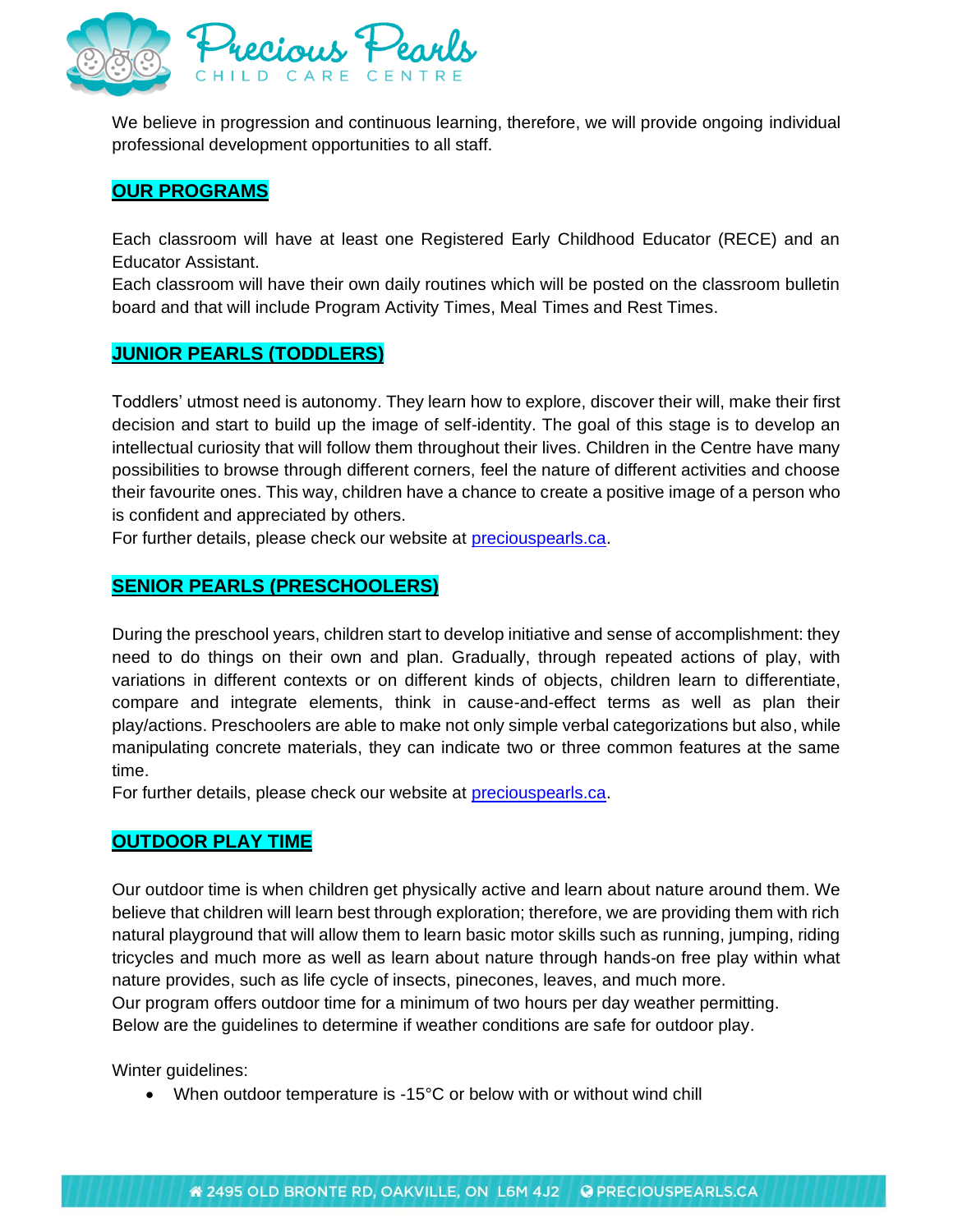

- When a cold weather alert has been issued by Environment Canada
- Weather conditions such as light rain, rain, freezing rain, high winds, blizzard, snow that prevents visibility, or ice storm

Summer guidelines:

- When outdoor temperature predicted high is 30°C or above with or without humidex
- A heat advisory / alert has been issued by Environment Canada
- There is a smog alert, high heat alert, or humidex advisory
- Weather conditions such as high winds, pouring rain, thunder and / or lightning storms

Children will access the outdoor playgrounds from different doors depending on their location. Classes on the main floor will use room 101 & 102 to access the outdoor. Classes on the second floor, will use the outdoor stairs from their classes only when the stairs are clear of any snow or ice. In the event that the outdoor stairs for the second floor are slippery, the classes will be using the main entrance to go around the building to access the playground.

All children in attendance are expected to follow the classroom routines. No children will be allowed to stay indoor during outdoor time due to ratios and capacity. Precious Pearls Child Care Centre expects parents to send their children with weather appropriate clothing every day according to the season. Please make sure to label **ALL** items sent to the Centre with the child's first and last name to prevent any mix up or loss.

Below is a list of appropriate clothing but not limited to:

Cold weather:

- Hat
- Neck warmer (no scarves)
- Rain coat / Snow jacket
- Waterproof gloves / mittens (no strings)
- Snow pants / Splash pants
- Rain boots / Snow boots
- Warm sweater

Hot Weather:

- Sun hat
- Closed toe shoes (or running shoes)
- Spring jacket
- Light sweater
- Waterproof splash pants

In the event that the weather doesn't permit outdoor play, Educators will provide gross motor materials to children in classroom such as obstacle courses, parachute, tunnels, and other group activities.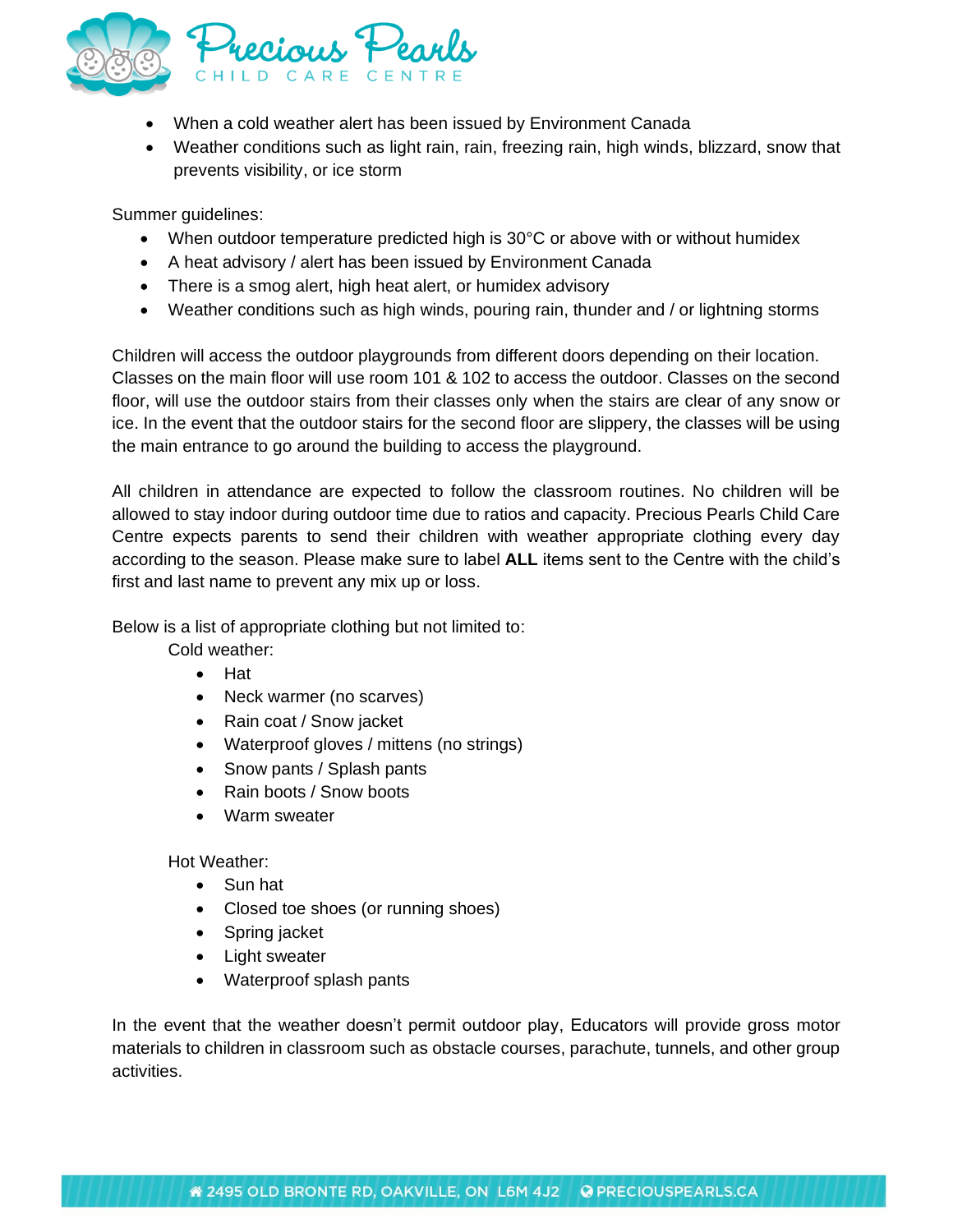

# **DAILY SCHEDULE / ROUTINE**

Provided is a sample of what a day schedule might look like. Each classroom will have its own schedule posted on the bulletin board in the classroom.

7:00 am – 8:30 am: Free Play as children join in (with possibility of combined classes) 8:30 am – 9:00 am: Morning Snack is served

9:00 am – 11:30 am: Children will be involved in variety of activities that would include:

- Gross motor activities (Outdoor Play)
- • Circle Time

• • Programmed activities (Art, Sensory, Cognitive play, fine motor activities, creative projects)

11:30 am -12:30 pm: Lunch is served

12:30 pm - 2:30 pm: Sleep / Rest time OR quiet play activities for children that do not wish to rest (time may vary)

2:30 pm – 3:00 pm: Afternoon snack is served

3:00 pm - 5:00 pm: Children will be involved in variety of activities that would include:

- Gross motor activities (Outdoor Play)
- Circle Time

• • Programmed activities (Art, Sensory, Cognitive play, fine motor activities, creative projects)

5:00 pm – 6:00 pm: Free play for close time (with possibility of combined classes)

### **REGISTRATION AND FEES**

Precious Pearls requires parents/guardians to follow the below process in order to ensure their child gets registered at the Centre:

- Complete and sign the Registration Package
- Provide completed copy of the child's Immunization Record
- Pay the registration fee of \$100 (non-refundable) upon registering each child
- Pay a deposit of 4-week fee to be used towards the last 4 weeks of child care, this child care services fee is non-refundable.
- Precious Pearls charges child care services fee every 4-week period. This fee is due at the start of the 4-week term and is non-refundable in case of parents withdrawing their child in mid-term.
- Provide banking information such as Direct Deposit form for direct withdrawal from your bank for payments for child care costs.

Child Care Services Fees per day: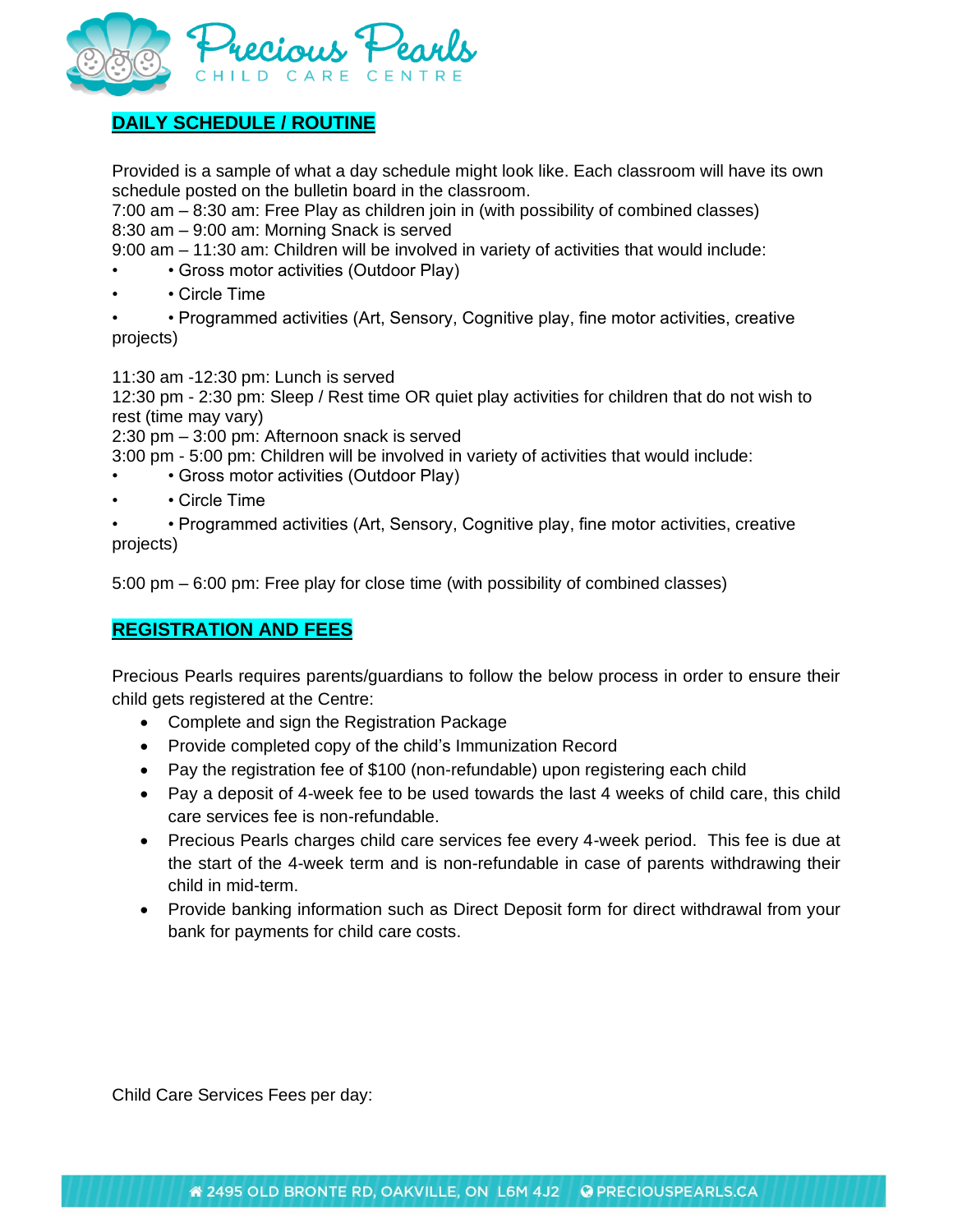

| Infant $(12$ months - 18 |                             | Toddler (18 months - 30 |                             | Preschool (30 months up |                             |  |
|--------------------------|-----------------------------|-------------------------|-----------------------------|-------------------------|-----------------------------|--|
| months)                  |                             | months)                 |                             | to 6 years)             |                             |  |
| 77.00                    | 2 Days                      | \$71.00                 | 2 Days                      | \$69.00                 | 2 Days                      |  |
| 75.00                    | 3 Days (not<br>consecutive) | \$69.00                 | 3 Days (not<br>consecutive) | \$67.00                 | 3 Days (not<br>consecutive) |  |
| 72.00                    | 4 Days                      | \$66.00                 | 4 Days                      | \$64.00                 | 4 Days                      |  |
| 68.00                    | 5 Days                      | \$62.00                 | 5 Days                      | \$60.00                 | 5 Days                      |  |

A charge of \$45 applies to all NSF payments.

Fees are charged in full to ensure your child's spot, regardless of days absent due to illness, vacations, and holidays or emergency closures.

Annual tax receipts are issued by January of the following year.

We encourage all parents / guardians to visit our Centre for a tour prior to registration. A play visit is then scheduled after registration for a short period of time to have the child visit and experience the classroom prior to the start date.

#### **WAITING LIST POLICY**

Licensed Child Care Centres are no longer authorized to charge prospective parents a fee or deposit for the placement of a child on a waiting list for admission. Precious Pearls Child Care Centre will comply fully with this new requirement. However, the Centre will continue to charge a non-refundable registration fee of \$100 once a spot is available and secured.

#### **Procedure**

- All our classes have enrollment limits based on our licensed capacity. When our classes are filled, we keep a waiting list through the year.
- A space would be made available based on a child terminating from the program or moving up to a different classroom.
- At that point parents will be contacted and informed of available space.
- If parents wish to decline a spot, they will be removed from our waiting list.
- The waiting list is done in order of inquiries received with siblings of currently enrolled children prioritized and then fulltime inquiries.
- The list is reviewed every six months to determine where children will be per their age.
- Open spots for the following school year are filled first with our currently enrolled students. Incoming siblings are prioritized next and then fulltime inquiries. Any additional spots are filled from the waiting list in order of inquiries.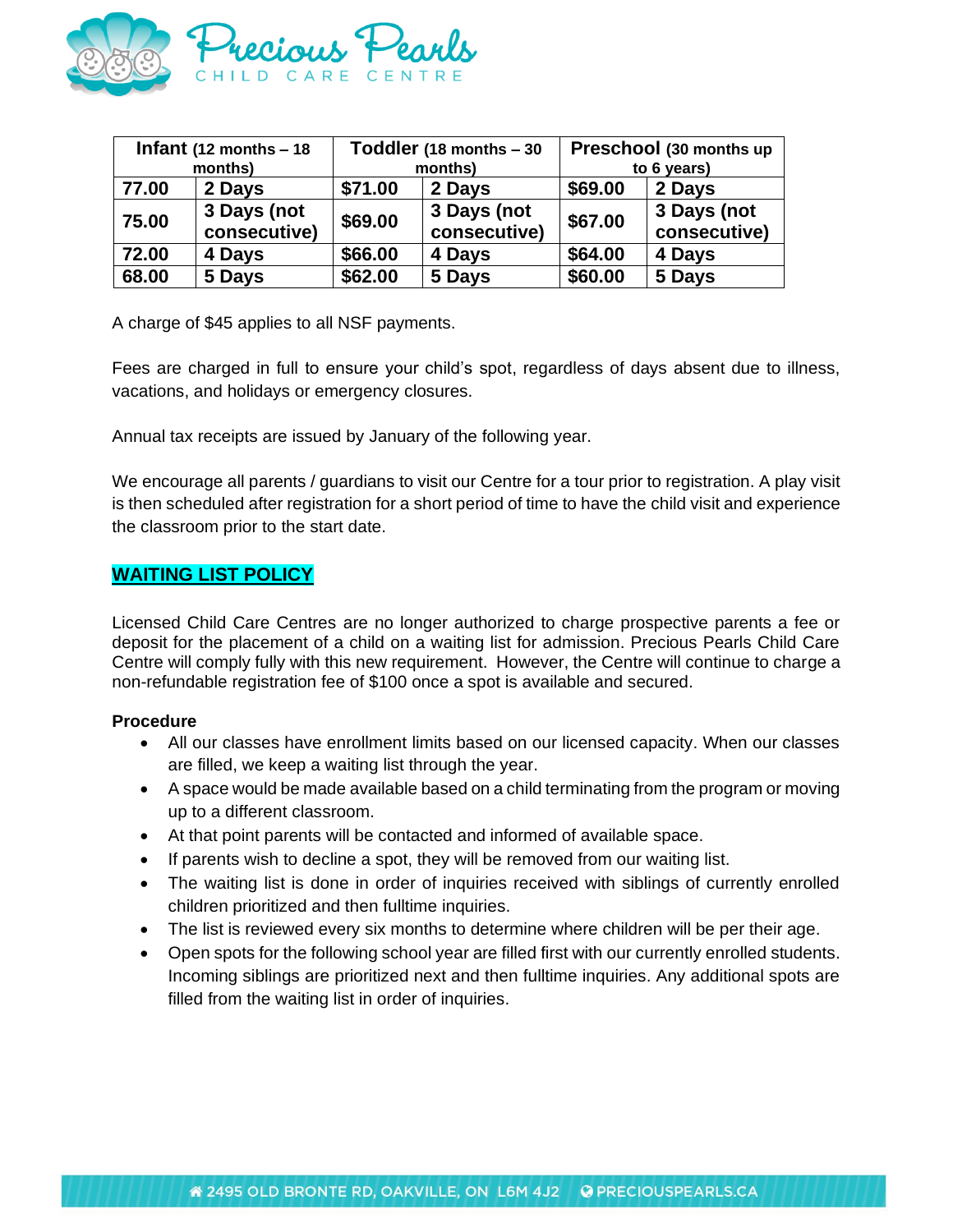

#### **During Emergency order / COVID-19:**

During the Emergency order / COVID-19, The maximum number of children that we can accept will depend on regulations from Ministry of Education.

Children will be given priority to attend the centre according to the categories listed below and will be chosen with the answers provided from families enrolled with us:

- Essential workers
- Children with special needs
- Subsidized children
- Full time children
- Full time working families outside of home
- Full time working families from home
- Part time children

Our Centre will accept new families from the new enrolment waitlist if spots are available during the reduced capacity period or if care is needed in the future with the flexibility to wait until reduced capacity is lifted.

Enrolled families can be placed on an internal waitlist if they wish to hold their spot and not attend when restrictions ease up. The spot will be held until it is needed by another family and minimal charge will be required for the hold. If the spot is needed, the family gets notified of potential spot loss and will have to make a decision to take it or give it away. The List will follow seniority category and most recent families will be contacted first.

#### **TERMINATION OF ENROLLMENT**

- A minimum of 4 weeks written notice must be submitted to the office to withdraw a child from the Centre.
- The written notice should be given at the end of the paid 4 weeks and prior to starting the following 4 weeks of care.
- Please note that the amount paid at registration is non-refundable in the case of withdrawal within the first 8 weeks.
- Children with temporary termination will not be guaranteed a spot in the following year.

The agreement shall be terminated if any one or more of the following occur:

- 1. Failure of a parent or guardian to honour all obligations listed in the parents' handbook or the enrollment agreement or in any rules, regulations provided by the Child Care Centre.
- 2. The parent or guardian of the child allows their account to become in arrears.
- 3. The Child Care Centre in its sole and unfettered discretion, determines that it is not in the best interest of the Child Care Centre or other children enrolled at the Centre to have the child in attendance.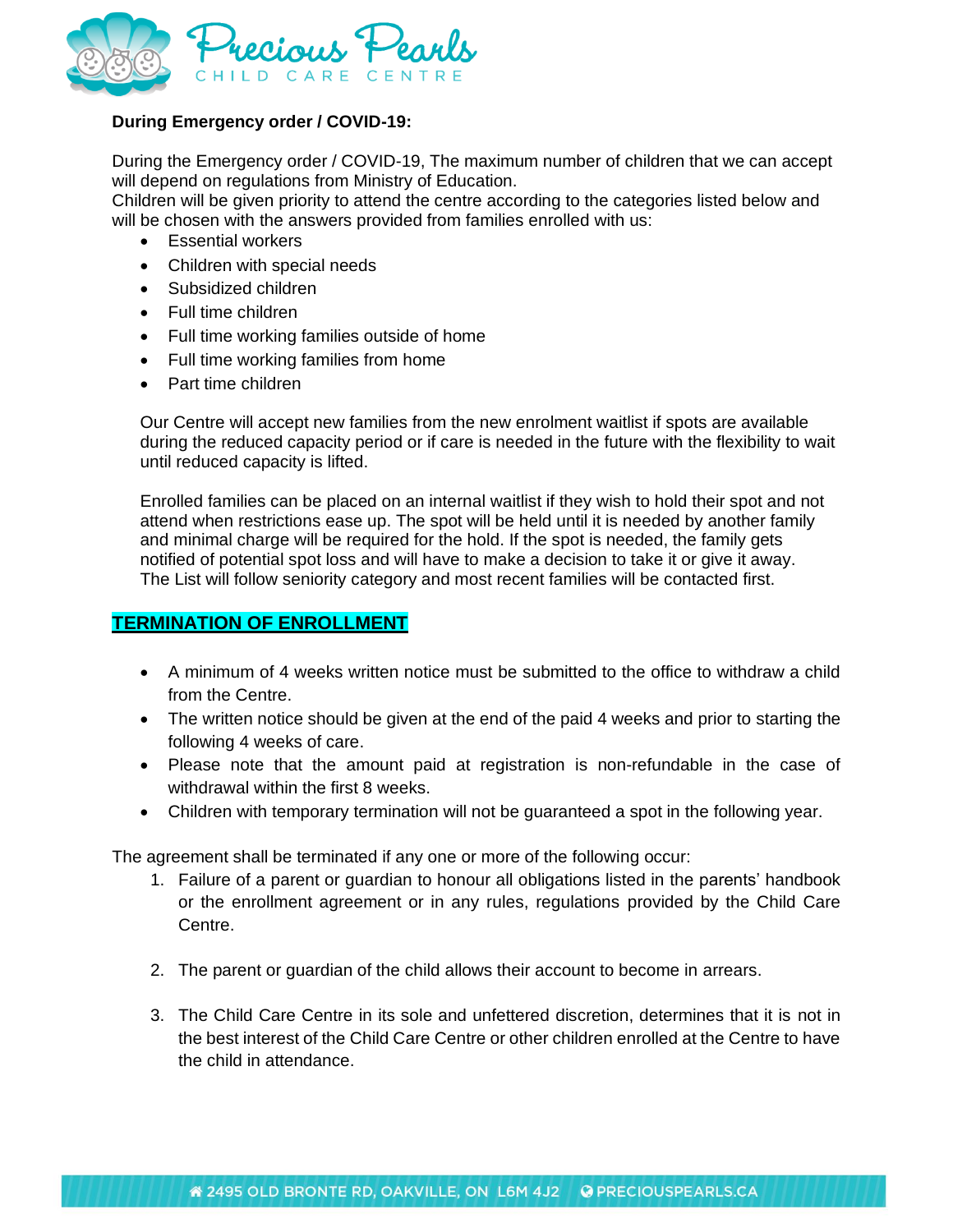

# **ARRIVAL AND DEPARTURE POLICY**

At Precious Pearls Child Care Centre we ask each parent or guardian to inform staff when they are dropping off or picking up a child. Children should be dropped at their appropriate classroom and never left unattended at any time. Staff need to sign in and out the child when an adult is present. If a parent is not able to pick up a child certain days or times, staff should be informed of the person picking up the child and are required to ask for a government issued Identification to make sure that the person is on the child's record. Our staff will NOT release a child if they feel that it is NOT in the child's best interest to do so.

# **LATE PICK UP POLICY**

A late fee charge of \$1 per minute will apply if a child is picked up after closing hours and is added to the next payment of fees. Late pickups will be recorded and reviewed and if it turns into repeated occurrences, it may cause withdrawal of your child from the program.

If a parent is aware that a late pickup may occur, we encourage you to either try and find alternate arrangement for pickup prior to closing time or to please notify the office before 5:00 pm.

## **ILLNESS, HEALTH AND MEDICATION**

In the Region of Halton, the Medical Officer of Health requires that all children attending child care centres be immunized against certain communicable diseases. An up-to-date immunization record is required for all children upon registration. Copies of updated immunization records are required to be submitted as your child's immunizations are received. If you have opted to not get your child immunized for medical, conscience or religious reasons please let the Supervisor know. An exception form must be completed accompanied by a signature of a Medical Professional.

Please note if your child is not fully immunized against any of the following, and there is an outbreak, they can be excluded and/or suspended from the Centre by a Medical Officer of Health.

- Measles
- Mumps
- Rubella
- Haemophilus influenza b
- Diphtheria
- Pertussis
- Tetanus
- Poliomyelitis

If your child should become ill during the day while at the Centre, the parent or guardian will be notified in order to arrange for pickup of the child. The child MUST be picked up within 1 hour of the initial phone call to the parent or guardian. If you are unable to arrive at the Centre within the 1 hour, please make arrangements for someone to pick your child up. Picture identification is mandatory for anyone who the educators are not familiar with.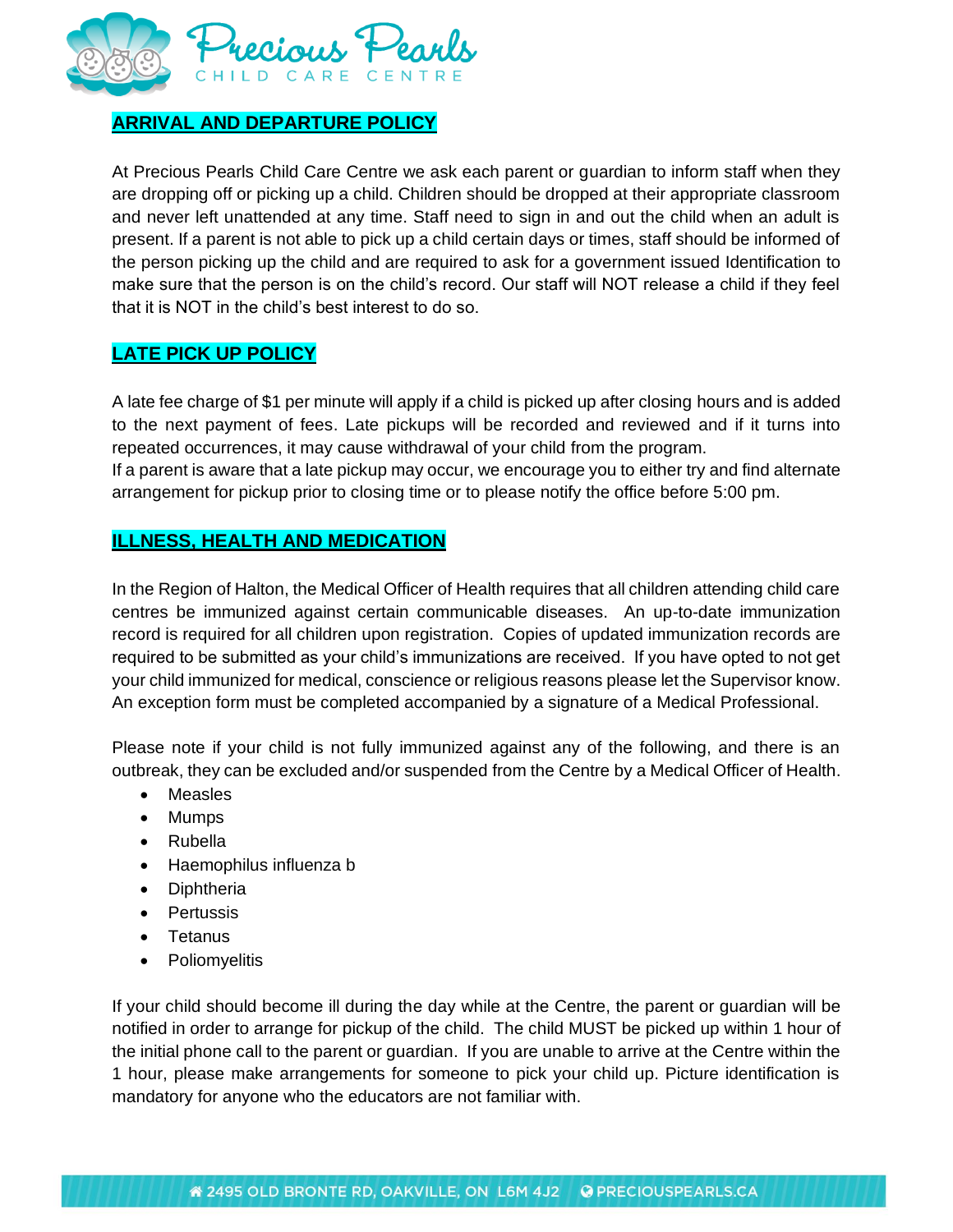

Any child who is sent home due to an illness or suspected illness/communicable disease, must stay away from the Centre for a minimum of 1 full day (more than 1 day if required for the child to be able to participate). Certain diseases and infections require different exclusion periods (see below).

The following is a detailed outline of when you will be notified should the Centre require you to pick up your child due to an illness or a suspected illness:

- Fever 2 consecutive readings taken 15 minutes apart showing no less than 100°F or 37.7°C both times
- Diarrhea 2 or more episodes of water like bowel movements that are not normal for the child that have occurred within 2 hours or less
- Vomiting  $-2$  or more episodes of vomiting that have occurred within 2 hours or less
- Rash/marks on skin not previously explained/common to the child

It is the parents' responsibility to inform the child care centre if the child has been diagnosed with an infection/communicable disease. The Supervisor will guide you as to the accurate exclusion periods if applicable. If a reportable communicable disease is known, the Centre must post a notice on the front door indicating the type of infection/disease, the number of cases and the classroom that the child is in. The Centre must also notify the Health Department immediately. Children who show signs of fever, vomiting, diarrhea and/or excessive tiredness must remain home for the well-being of the child as well as their peers at the Centre. While children are in our Centre, they are expected to follow the daily schedule and routine.

Anyone with the following diseases should remain at home and away from others:

- Pinkeye: Until 1 full day of antibiotic treatment
- Strep Throat: Until 24 hours after antibiotics are started
- Head lice: Until child has been treated for head lice and cleared by a medical professional or a Lice Clinic. A note (at your expense) is required
- Ringworm: Until treatment has started; keep child from swimming/wading pools, and water play until treatment is complete
- E-coli: Until 2 consecutive negative stool specimens taken 24 hours apart
- Giardia: Until diarrhea has stopped
- Hepatitis A: Until 1 week after onset of jaundice
- Impetigo: Until 24 hours of antibiotics
- Influenza: Until 5 days after symptoms began
- Pertussis: Until 5 days after antibiotics are started, or until 3 weeks if not treated with antibiotics
- Pinworms: Until 24 hours after treatment is started
- Rubella: Until 7 days after onset of rash
- Scabies: Until 24 hours after treatment
- Scarlet Fever: Until 24 hours after treatment
- Shigella: Until 2 consecutive negative stool specimens taken 24 hours apart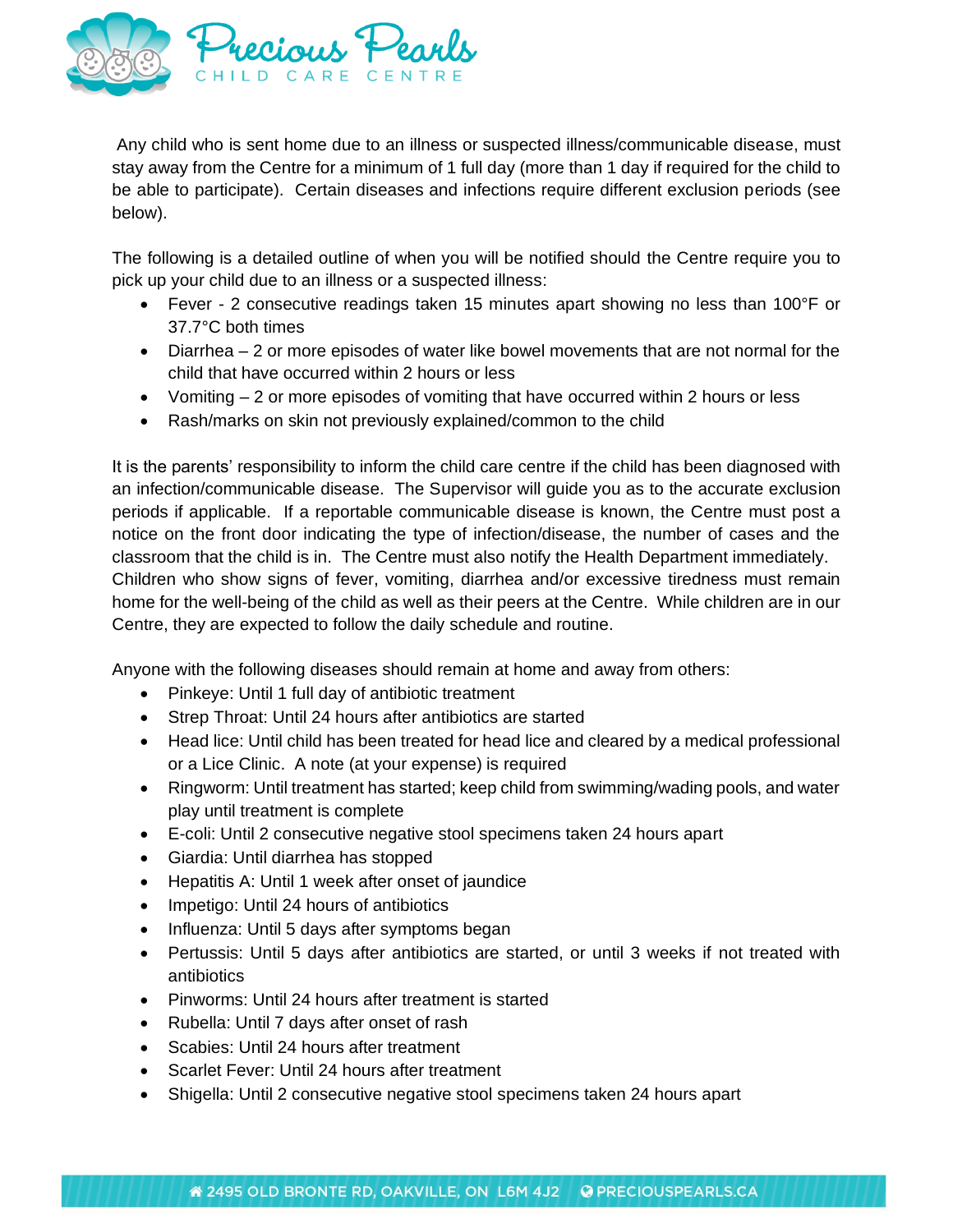

• Tuberculosis: Call Regional Municipality of Halton at 905 825 6000

It is the parents' responsibility to notify the Centre if the child will be away from the Centre due to an illness. It is the parents' responsibility to inform the Centre if your child has been diagnosed with an infection/communicable disease.

### **FEVER POLICY**

If a child has a fever of 100°F or 37.7°C or more, the parents or guardians will be contacted and advised that the child is ill and needs to be picked up.

Tylenol or similar over the counter medication cannot be administered to children unless prescribed by physician with proper label and information clearly visible.

#### **ADMINISTRATION OF MEDICATION POLICY**

Precious Pearls Child Care Centre will administer prescription medication to children after and only after the child has been on the medication for at least 24 hrs. Non-prescribed medications can be administered following parents' requests and instructions.

The prescription must clearly state the child's name, medication name, expiry date, dosage, or amount to be administered, and time(s) to be administered.

Staff will proceed with the following steps for collecting information, medication storage and medication administration:

- Ask parents / guardians to fill out the Medication Administration Form. *Note that Anaphylactic Forms are filled during registration*.
- Review the Form carefully to ensure that all the information required has been filled in; staff shall also double check the medication container to ensure that information provided in the form match that on the container.
- Place the medication container in the locked box in the fridge (if required) or in the locked box in the office and send the form to the Supervisor's office. EpiPen and Puffers should be placed in First Aid kit or teacher's bag and must be carried by staff anywhere the child is present.
- Emergency medications (such as EpiPen and Puffer) will never be locked up and will be made easily accessible to all staff while being kept out of the reach of children, including during outdoor play periods and off-premises activities.
- The Supervisor and assigned staff will administer the medication. All staff in the classroom will be made aware of the time the medication should be administered. In the event that the Supervisor is not available, the Supervisor's  $1<sup>st</sup>$  designate replacement will assume the responsibility of administering the medication. In the event that both the Supervisor and their  $1<sup>st</sup>$  designate are both unavailable then the Supervisor's  $2<sup>nd</sup>$  designate will assume responsibility of administering the medication.
- Emergency medications may be administered to a child by any person trained on the child's individualized plan at the Child Care Centre.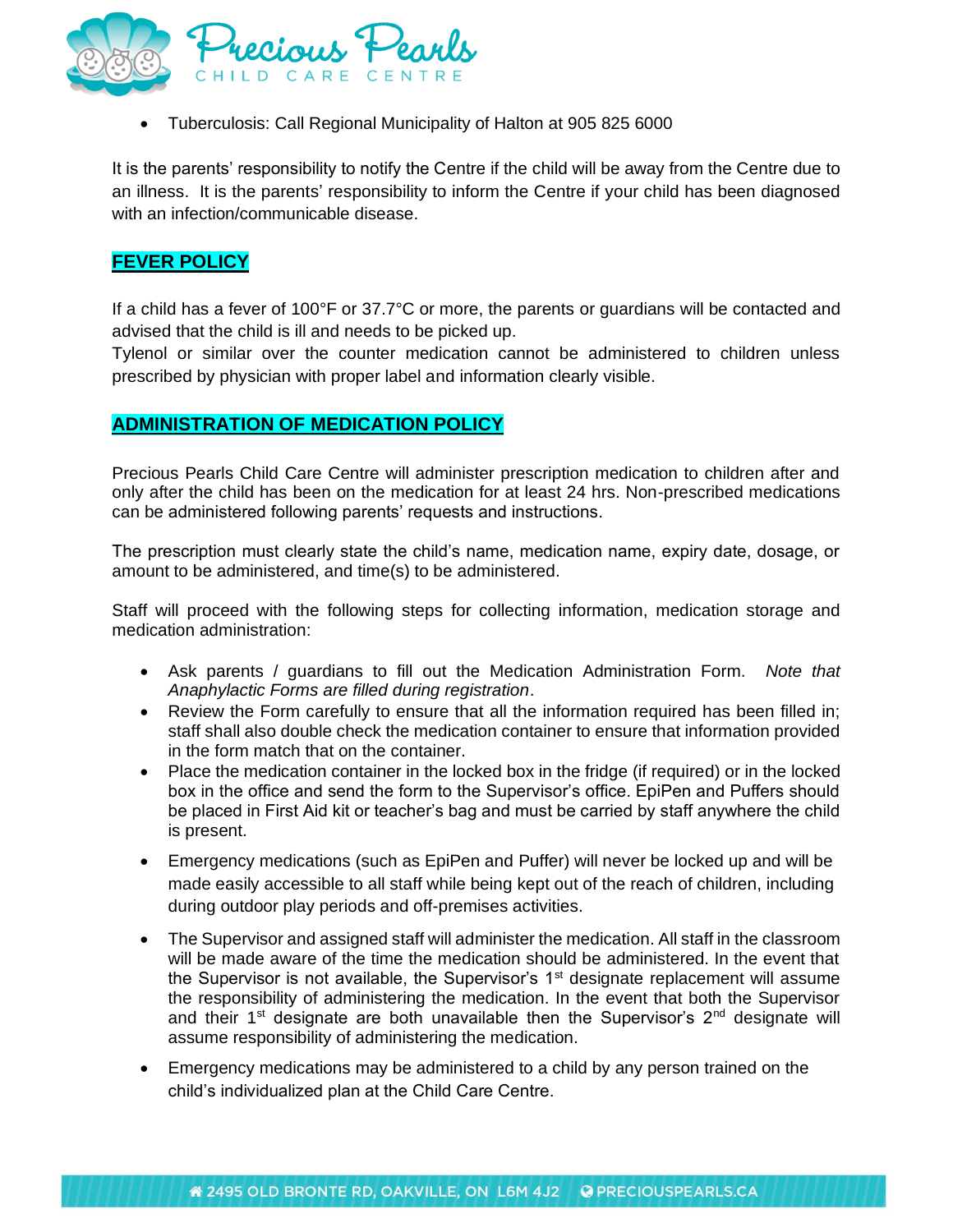

- Administer EpiPen and Puffers whenever needed as per conformance with Anaphylactic and Asthma procedure / instructions.
- At the beginning of each month, check expiry date of EpiPen and Puffers; fill EpiPen and Puffers log sheet and notify the Supervisor if expiry date is within 2-months' time.
- Fill the child's prescribed medication log and sign the sheet after the medication has been administered.
- In case of an emergency, all staff, students and volunteers will be made aware of the location of children's emergency medications at all times.
- Emergency medications will be brought on all field trips, evacuations and off-site activities.
- Any topical products or drugs/medication in the first aid kit will not be used on children to clean or treat wounds. Children's cuts and wounds will be disinfected in accordance with local public health recommendations.
- Where drugs or medications are past their expiry date, they will be returned to the parent of the child, where possible, and this will be documented on the Authorization for Medication Administration Form.
- Any drugs or medications remaining after the treatment period will be returned to a parent of the child, where possible, and this will be documented on the Authorization for Medication Administration Form.
- Where attempts have been made to return a drug or medication to a parent and the parent has not taken the medication home, the person in charge of drugs and medications will ensure that the efforts made to return the drug or medication have been documented in the appropriate staff communication book (e.g. daily written record), and the drug or medication be returned to a pharmacist for proper disposal.
- At the end of the day, get the medication container from the locked box in the fridge and return it back to parents / guardians if they need it.
- Check to make sure the correct medication container is handed over to parents / guardians.
- Information about a child's medical needs will be treated confidentially and every effort will be made to protect the privacy of the child, except when information must be disclosed for the purpose of implementing the procedures in this policy and for legal reasons

#### **SLEEP SUPERVISION POLICY**

Each child enrolled in Precious Pearls Child Care Centre for 6 hours or more is required by the Child Care and Early Years Act to have a rest time of maximum two hours after lunch. Children may however wake up before their 2-hours rest time.

Children on 1st floor will go to sleep at 11:45 am, whereas children on 2nd floor go to sleep at 12:30 pm according to their classroom schedule.

Children who do not wish to sleep will have an opportunity to engage in quiet activities such as colouring, puzzles or books.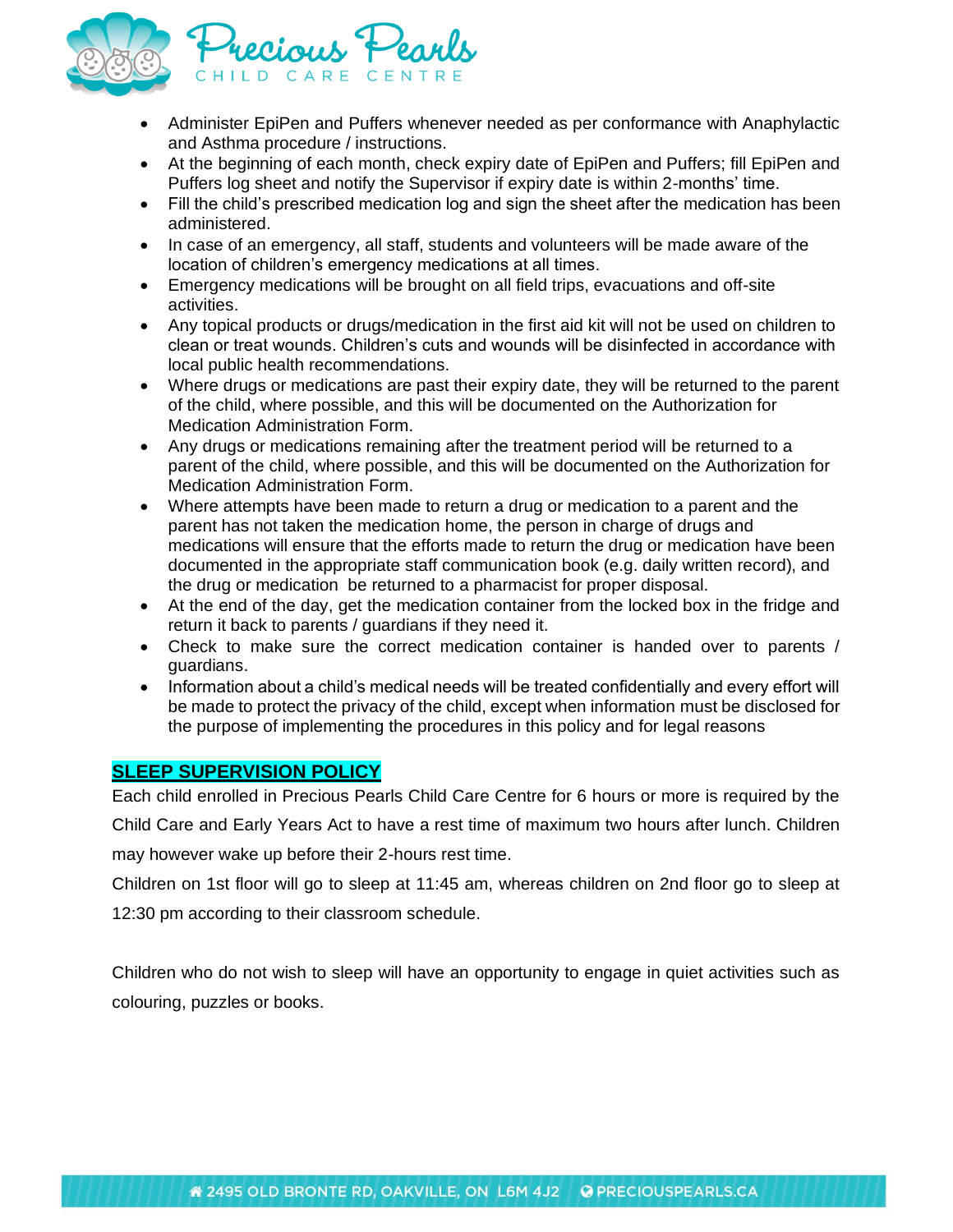

Parents will be made aware of the Centre's sleep policy and procedures upon enrollment of their child. Staff will be made aware of the Sleep Supervision Policy and any specific sleeping arrangement the parents might have on the day of enrolment.

In the event that a parent doesn't wish their child to sleep or rest, a written consent from the parent is required. These instructions will be followed as much as possible dependent on the child's needs. For example, if the child is tired and feeling sleepy, the staff shall provide them a rest period. The Supervisor / staff will explain to the parents that the child needed a nap that day because the child was unable to stay awake.

The Director / Supervisor will ensure that:

- Parents will be informed of the Centre's sleep policy upon enrollment and be given a copy as part of the enrollment package.
- Children will be assigned to individual cots in accordance with the Child Care Early Years Act.
- Staff will label the individual cot with the child's name.
- Each child will be provided with a sheet and a blanket, which will be laundered and cots disinfected on a weekly basis.
- If the child moves or transitioned to a different classroom, their cot will be transferred with them. If there is a need for change of cots, a new cot will be provided and labeled with the child's name.
- Parents will be informed how the cots are assigned at the time of enrollment.
- Staff, students and volunteers will be trained how the cots are assigned before beginning work.
- Parents are consulted with respect to their child's sleeping preference / habit and will be asked few question in that regard in the enrollment form. A copy of the completed questions will be given to the staff. Staff will review the information of each child in her/his class and follow through directions given by the parents.
- Each class will have a binder for sleep questionnaires to file for future references.
- Staff, students and volunteers have been made aware of the Centre's Sleep Supervision Policy and have reviewed each child sleep preference prior to enrolment and when parents advise of any changes regarding sleep preferences.
- Staff, students and volunteers have read, understood and signed off on the Sleep Supervision Policy.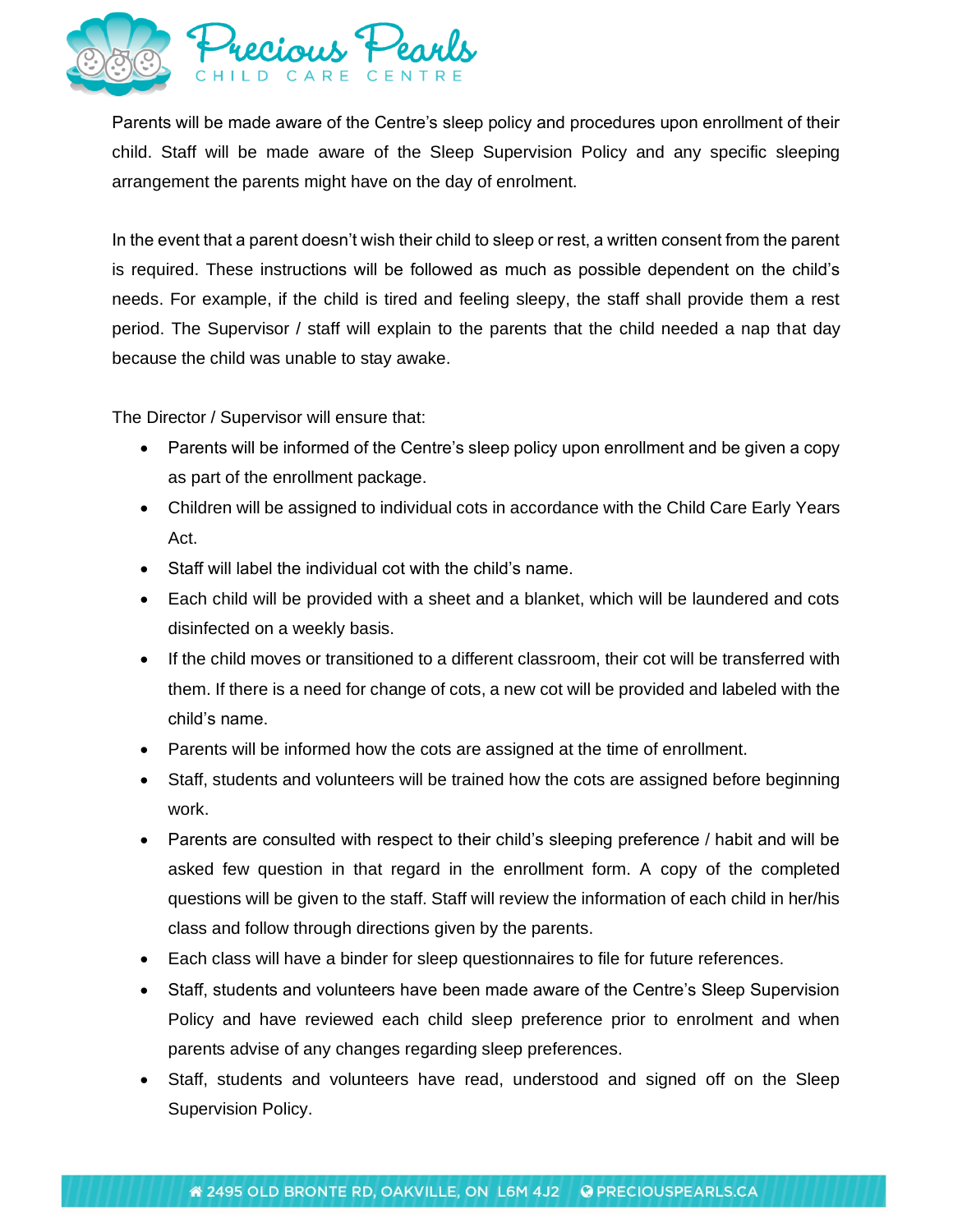

Every Staff on sleep supervision duty shall ensure that:

- Children will be assigned to individual cots in accordance with Child Care Early Years Act.
- Children are properly covered, being careful NOT to cover the child's head.
- Sleep toys or blankets are allowed during sleep time.
- Should the child require a bottle prior to nap, it will be given to them prior to laying down to sleep.
- The lights will be dimmed; however, it must be sufficient to conduct direct visual checks while sleeping. Soft soothing music and sounds will be played.
- Each child's younger than 24 months, will be checked visually looking for indicators of distress or unusual behaviours. Comments and notes shall be recorded in the Sleep Visual Check sheet [see sample form below].
- Direct visual check will be performed every 15 minutes for Toddlers of 24 months and younger.
- Observance of any significant changes in a child's sleeping patterns or behaviours during sleep will be communicated to parents via email/phone, calls/verbal etc. or whichever way the parents prefer as mode of communication.
- Staff will also set up an area in the sleep room with books/puzzles/ crayons and papers to keep the children quietly engaged.

# **DIAPERS, WIPES, CREAMS AND POWDERS**

We ask that parents / guardians provide diapers, wipes, diaper cream, powder for their child if they require it. We recommend providing a sleeve of diapers and a package of wipes to start. Educators will notify parents / guardians when supplies run low.

Diaper rash often occurs with children in diapers due to their sensitive skin. Therefore, we ask that you provide diaper cream or powder to help your child feel at ease. A cream release form will be needed to be filled upon dropping off the ointments and it must be signed to grant permission to apply the ointment to your child.

All creams and powders must arrive in original packaging and the following information should be visible on the container or it will not be accepted:

- Child's first and last name
- Name of cream/powder
- Frequency of application
- Expiry date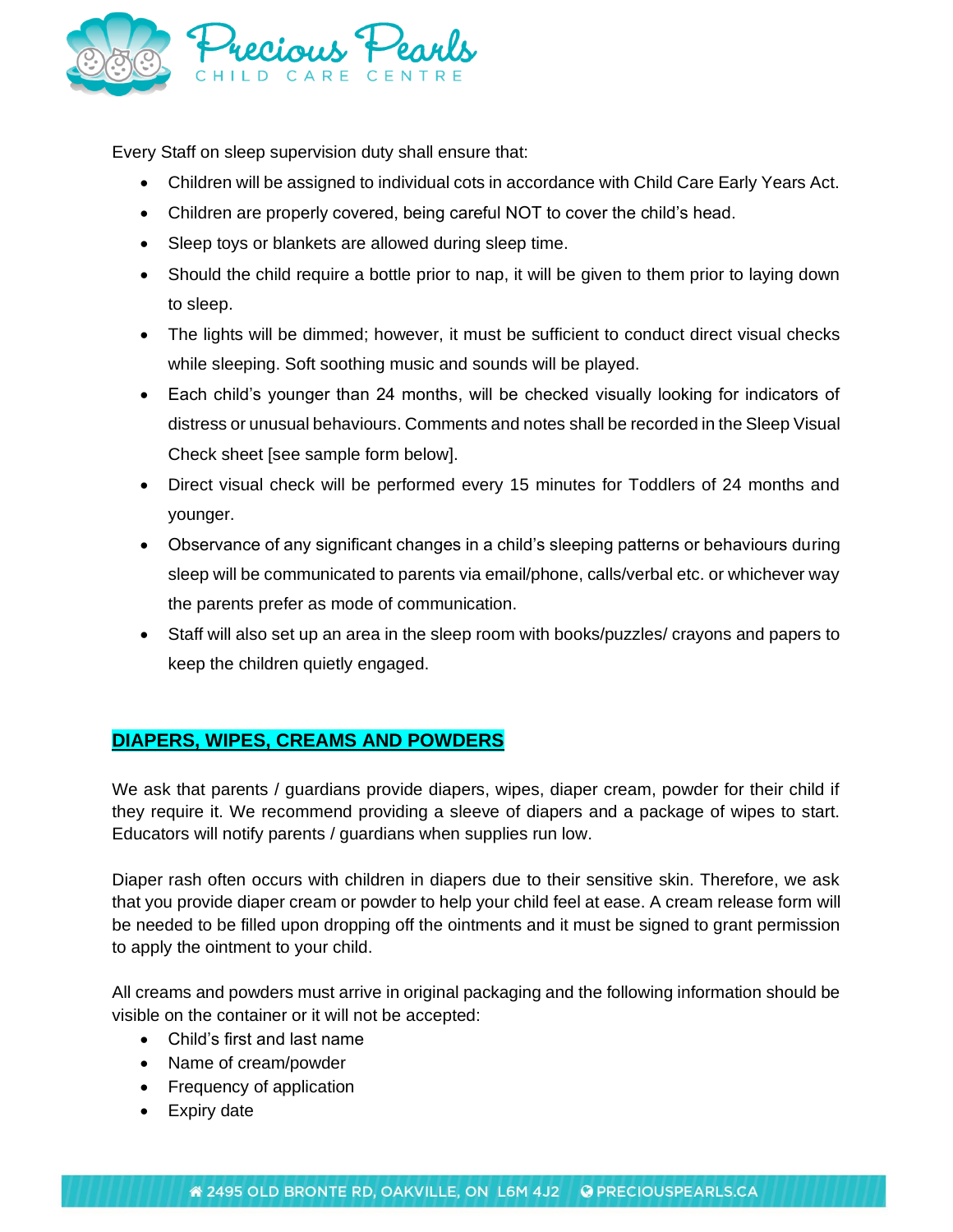

• Application instructions

In case that the diaper cream contains a DIN number, then a prescription tag is required containing all of the above information and medication form is required to be filled out.

### **NUTRITION AND MEALS**

At Precious Pearls we strive to provide the best Nutrition to our children. It is a very essential time during our daily routine. Our cook prepares all meals on site and according to Canada's Food Guide. We work on a four week rotational menu to provide a variety of different dishes from around the world. We provide 3 meals per day plus two extra snacks if needed (by choice of children).

Meals are served between the hours of:

- $\bullet$   $\Box$ 8:30 am 9:00 am: Morning Snack for all classes
- 10:00 am 10:15 am: Second Snack is offered for all classes
- 11:15 am 11:45 am: Mid-day Lunch is served for first floor
- 11:30 am 12:00 pm Mid-day Lunch is served for second floor
- 2:30 pm 3:00 pm: Afternoon Snack for all classes
- 4:30 pm 5:00 pm: Evening Snack is offered for all classes

Please note your child's class schedule for the exact timing of when meals are served.

#### **Sample Menu**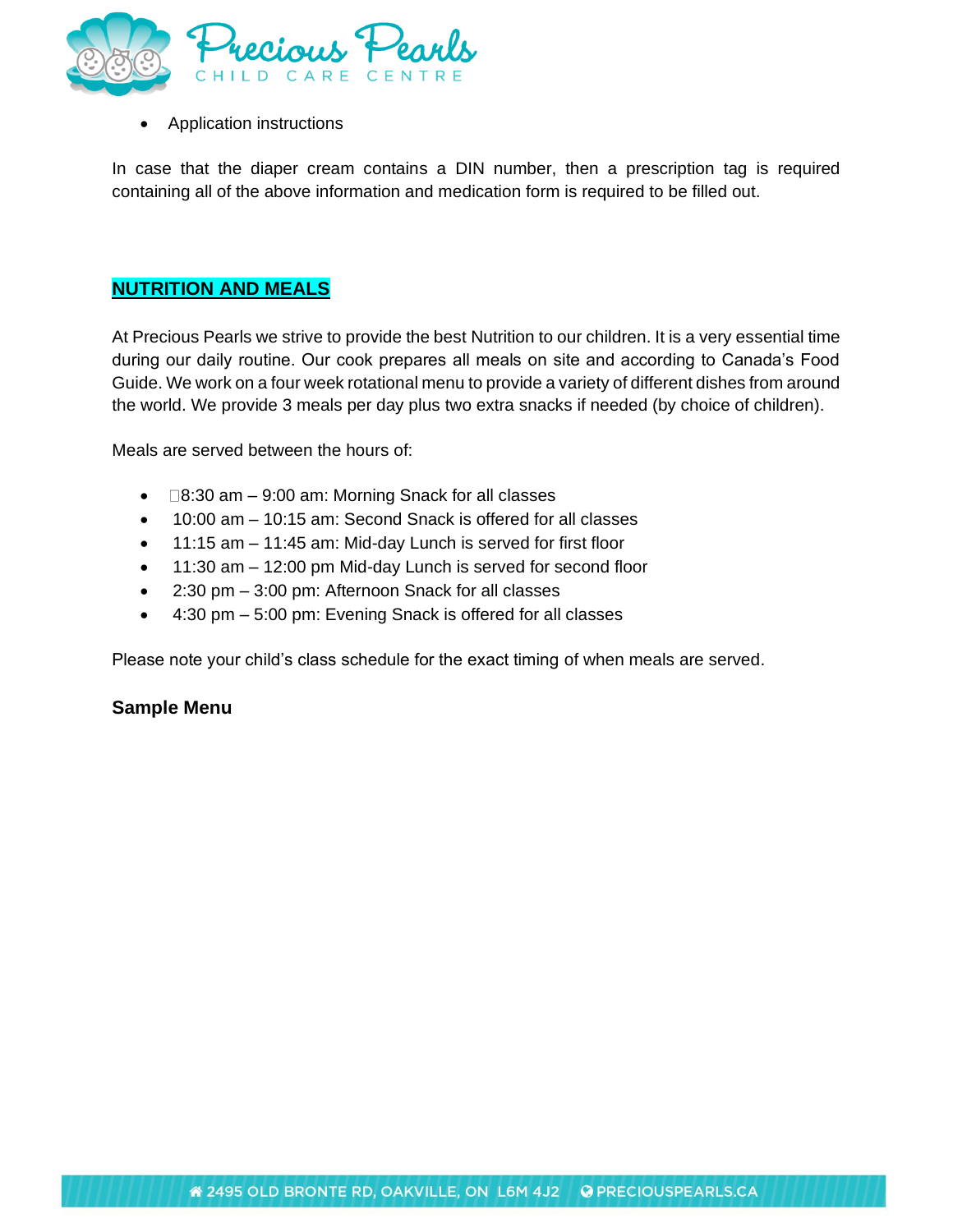

| PRECIOUS PEARLS CHILD CARE CENTRE MENU SAMPLE |                                                                                                                                                                              |                                                                                                                            |                                                                                                                                                                     |                                                                                                                                                                                                                 |                                                                                                                                                                     |
|-----------------------------------------------|------------------------------------------------------------------------------------------------------------------------------------------------------------------------------|----------------------------------------------------------------------------------------------------------------------------|---------------------------------------------------------------------------------------------------------------------------------------------------------------------|-----------------------------------------------------------------------------------------------------------------------------------------------------------------------------------------------------------------|---------------------------------------------------------------------------------------------------------------------------------------------------------------------|
|                                               | Monday                                                                                                                                                                       | Tuesday                                                                                                                    | Wednesday                                                                                                                                                           | Thursday                                                                                                                                                                                                        | Friday                                                                                                                                                              |
| A.M.<br>Snack                                 | <b>BAGELS</b><br><b>CREAM CHEESE</b><br><b>MILK</b>                                                                                                                          | <b>CROISSANTS WITH</b><br><b>BUTTER OR JAM</b><br><b>MILK</b>                                                              | <b>YOGURT</b><br><b>GRAHAM CRACKERS</b><br><b>WATER</b>                                                                                                             | CEREAL<br><b>FRESH FRUITS</b><br><b>MILK</b>                                                                                                                                                                    | <b>BOILED EGGS</b><br><b>WHOLE WHEAT</b><br><b>BREAD</b><br><b>MILK</b>                                                                                             |
| Lunch                                         | <b>SPAGHETTI</b><br><b>TOMATOE SAUCE</b><br><b>GROUND BEEF</b><br><b>SPINACH SALAD</b><br><b>PEARS</b><br><b>WATER</b><br><b>VEG OPTION:</b><br><b>MACARONI &amp; CHEESE</b> | <b>RICE &amp; BAKED</b><br><b>CHICKEN STRIPS</b><br>LETTUCE &<br><b>TOMATOE SALAD</b><br><b>PINEAPPLES</b><br><b>WATER</b> | <b>SHEPPARD'S PIE</b><br>CARROTS/CORN<br><b>BANANAS</b><br><b>WATER</b><br><b>VEG OPTION:</b><br><b>SHEPPARDS PIE</b><br><b>MEATLESS WITH</b><br>YOGURT ON THE SIDE | (BEEF TACO) GROUND<br>BEEF SHREDDED<br><b>TORTILLA</b><br><b>CHEESE</b><br><b>SHELLS</b><br>LETTUCE/SALSA/<br><b>TOMATOES</b><br><b>BANANA</b><br>VEG<br><b>WATER</b><br>OPTION:<br><b>BEANS</b><br><b>TACO</b> | <b>RED BEANS &amp; RICE</b><br><b>GROUND BEEF</b><br><b>TOMATOE SALAD</b><br><b>APPLESAUCE</b><br><b>WATER</b><br><b>VEG OPTION: RED</b><br><b>BEANS &amp; RICE</b> |
| P.M.<br>Snack                                 | <b>APPLES</b><br><b>BREAD STICKS</b><br><b>MILK</b>                                                                                                                          | <b>RYE BREAD WITH</b><br><b>MELTED CHEESE</b><br><b>MILK</b>                                                               | <b>RAISIN BREAD</b><br><b>APPLES</b><br><b>MILK</b>                                                                                                                 | <b>ORANGES</b><br><b>ARROWROOTS</b><br><b>MILK</b>                                                                                                                                                              | <b>HOMEMADE LOAVES</b><br>OR MUFFINS<br><b>MILK</b>                                                                                                                 |

All toddlers will have access to 3.25% milk, and all preschoolers will have access to 2% milk during each meal. Educators will encourage all children to try the food provided but no child will be forced at any time to eat or drink if they refuse.

Two-week menu will be posted at the main bulletin board for all parents to view.

We strive to be a peanut/nut free Centre. In order to reduce the risk of exposure to anaphylactic causative agents, our menu will not include high allergy foods. We also ask that you please ensure that these products stay off our Centre premises and ensure that all labels are checked carefully for these food contents.

Precious Pearls Child Care Centre does not allow any outside food into the Centre unless the supervisor has pre-approved it. Otherwise, you will be asked to remove it from the Centre immediately.

When enrolling your child into our Centre, a form must be filled out in the registration package about any specific dietary restrictions, in order for us to be made aware of any health or food allergies and/or restrictions. A detailed description of signs and symptoms may be requested for certain allergies, and an Anaphylaxis Emergency Plan must to be filled out for ALL anaphylactic allergies. Please refer to the Anaphylaxis policy. For children with specific diet restrictions, foods MAY be substituted either by the Centre or the parents. Upon registration, specific instructions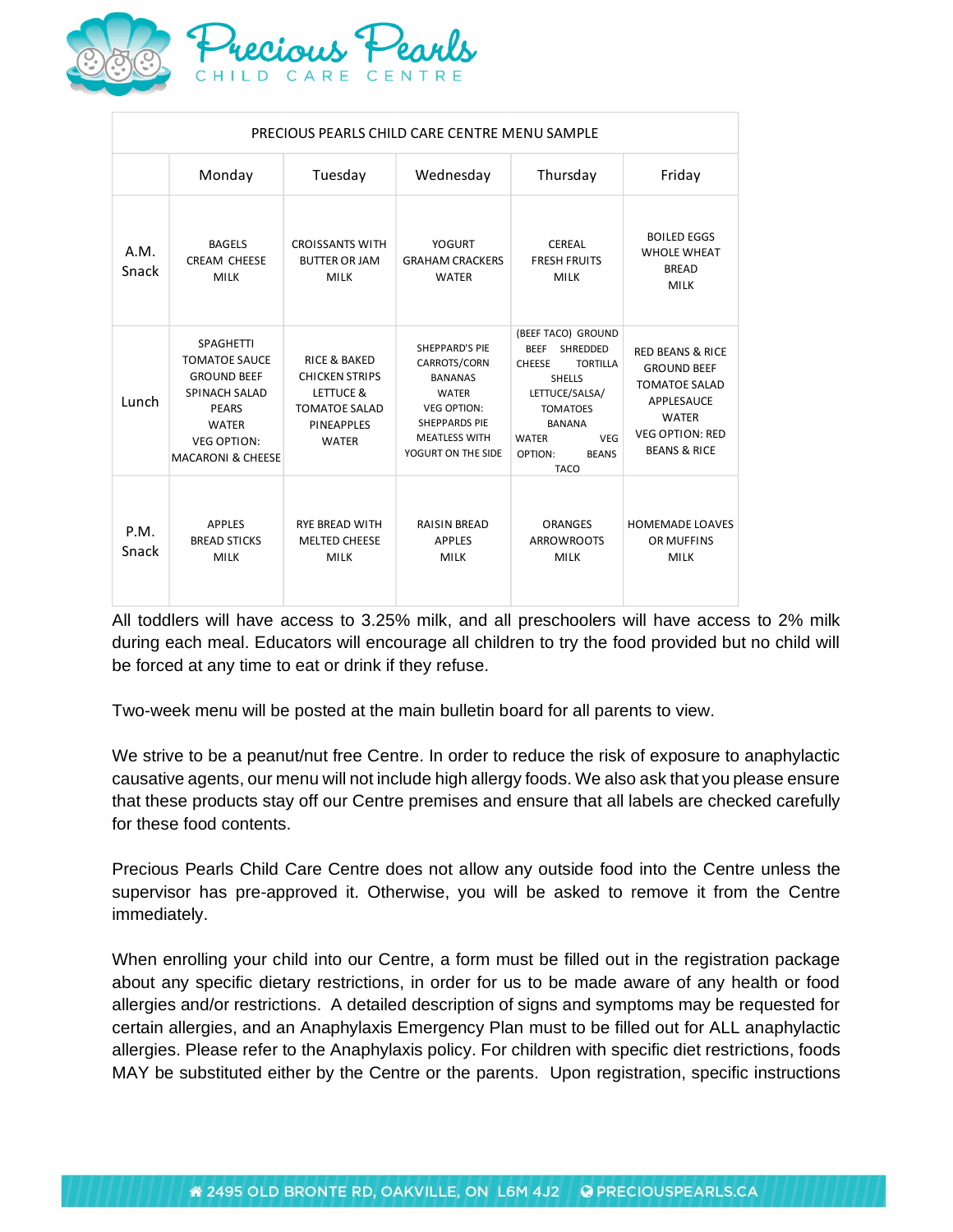

as to foods allowed to be ingested is documented and meal plans are reviewed. We make every effort to work together with families to accommodate dietary or religious food requirements.

Every child is required to have his/her own water bottle/sippy cup. The bottle will be filled daily by the staff and washed and sanitized as per Public Health requirements at the end of the day unless parents choose to take it home daily. Please make sure the bottle is labeled with the child's first and last name and is clearly visible on all items provided from home.

# **CLOTHING**

Please ensure that your child has at least an extra set of clothes that are clearly labeled with the child's first and last name. We suggest that you send your child with comfortable play clothes as they will be busy all day at the Centre and might get a little messy.

Our Centre also requires indoor pair of shoes to be worn while indoors which also should be labeled with your child's name.

## **VACATIONS AND SICK DAYS**

At Precious Pearls, we understand the need for family vacations; however, to ensure your child's spot during the calendar year, full tuition fees are required. The office requires that you notify the Centre in regards to the time of when and how long your child will be off for vacation.

Tuition fees are charged in full, regardless of days absent due to illness, holidays or emergency closures, to ensure your child's spot. There is no substitution days for any closure days.

#### **ANAPHYLACTIC POLICY**

It is the policy of Precious Pearls Child Care Centre to create an allergen-aware environment in order to protect the health and safety of our children and staff.

Creating an environment that reduces the risk of exposure to severely allergic or anaphylactic children requires the co-operation and understanding of all our members, including staff, students, volunteers, children and parents.

#### Strategy to Reduce the Risk of Exposure:

No Peanut, Tree Nut Products, or any material used for craft and sensory programming that might have a risk of exposure to anaphylactic causative agents ARE ALLOWED at Precious Pearls at ANYTIME.

All food prepared on premises have been verified that they are peanut or nuts free. Staff purchasing foods on behalf of the Centre must read food ingredient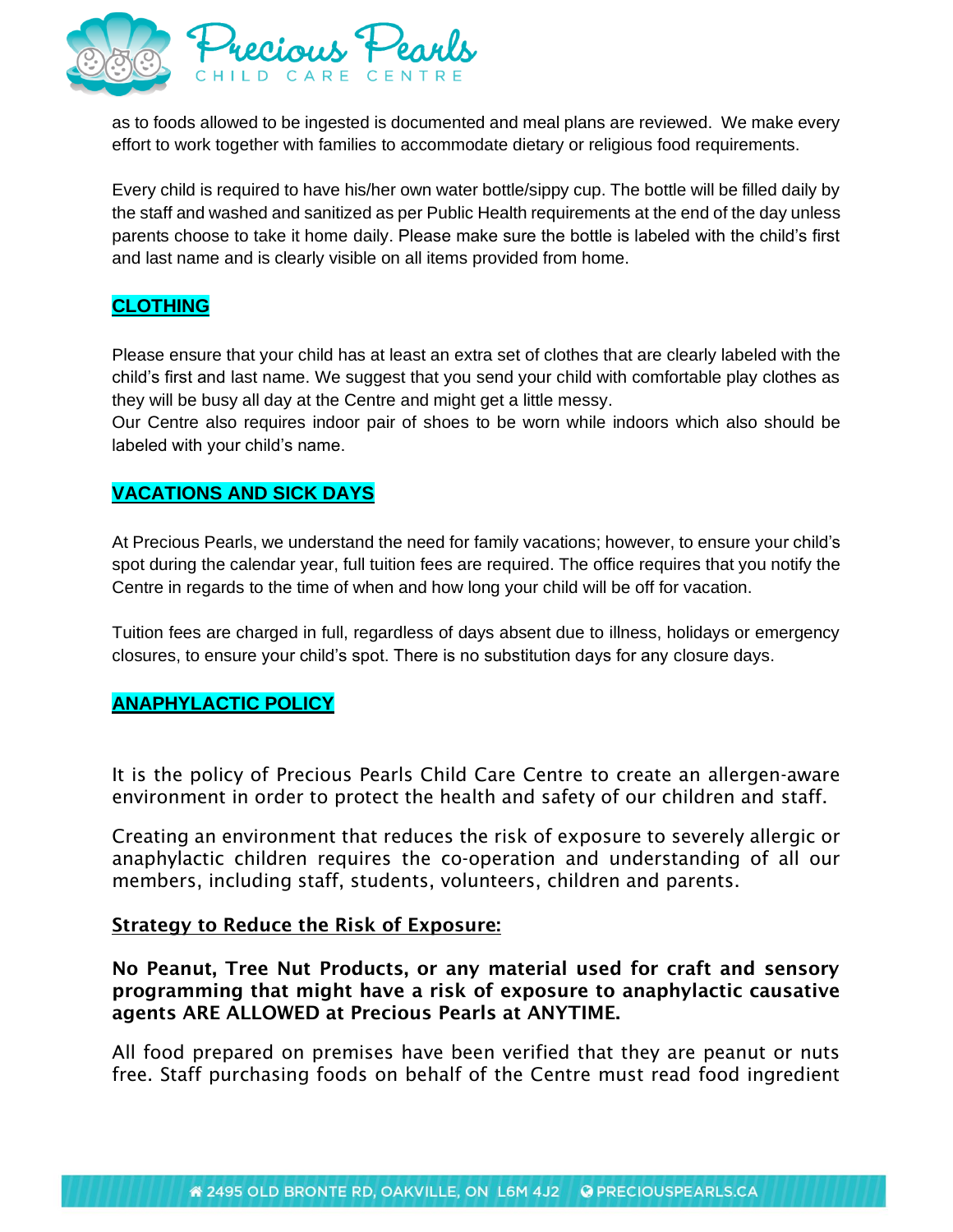

labels every time they purchase a product and ensure they only bring peanut or nut free food inside the Centre.

The sample menus have been developed to ensure that all ingredients are peanut and nut free.

All staff, students, volunteers and parents are not permitted to bring in food or snacks at any time, except in very rare cases and in coordination with the Centre. Ex: any food brought in from outside by staff member for lunch should be consumed in the Staff Lounge only.

Parents who need to bring in any food for their children with coordination with the Supervisor, will have to ensure that it is peanut and nut free, otherwise it will be disposed and not given to the child.

All surfaces must be cleaned with a cleaning solution prior to and after preparing and serving foods. All cleaning supplies, medicines and any other products that may be of danger and/or commonly produce allergic reactions must be stored safely away.

The strategy and information above will be revised as necessary depending on the life threatening allergies of the children enrolled.

# Communication Plan:

Parents of anaphylactic children are required to indicate this on the Enrollment Form which they provide prior to their child starting at the Centre or when their child is diagnosed; and are also required to develop and sign an Individual Emergency Plan for their child. All parents are informed of the known allergies in the Centre upon enrollment of their child and are updated regularly.

A list of all anaphylactic children is posted in each classroom, food preparation area, and the office.

Staff, students and volunteers are informed of the known allergies in the Centre, the policies, procedures and individual emergency plans which are in place for each child.

The policies regarding anaphylactic procedures will be reviewed prior to employment and annually thereafter. Each staff, student, volunteer, and person giving guidance will sign and date the policies sign-off form. Use of the Epipen will also be reviewed annually.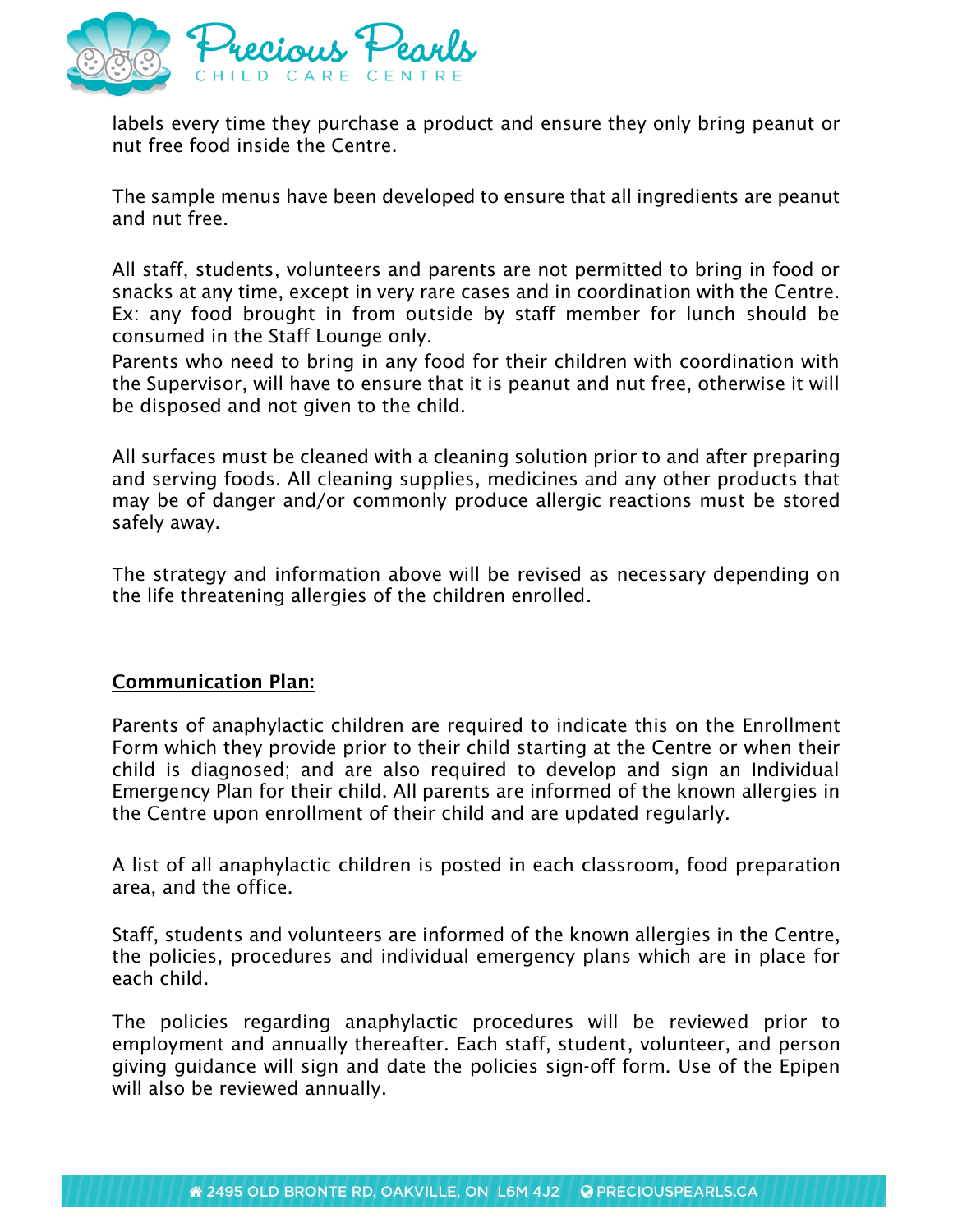

# Individual Plans and Emergency Procedures:

Prior to enrollment and/or upon diagnosis, parents of anaphylactic children will provide the Centre with an Epipen labeled with the child's name and expiry date. This will remain in the teacher's bag and travel with the child at all times and upon expiration will be replaced by the parents.

Parents will meet with the Supervisor to provide input to update the child's Individual Emergency Plan and emergency procedures. This plan will include but is not limited to:

- Description of the child's allergy
- Monitoring and avoidance strategies
- Signs and symptoms of an anaphylactic allergy
- Child care staff roles and responsibilities
- Parent/guardian consent for administering allergy medication
- Emergency contact information

The Individual Emergency Plan states the procedures that must be followed in the event of a child having an anaphylactic reaction, this plan is signed and dated by the child's physician.

Parents are requested to advise the Director if their child develops an allergy, requires medication or if there is any change to the child's Individual Emergency Plan or treatment. Individual Emergency Plans will be reviewed yearly by the parent and revised if necessary.

Copies of Individual Emergency Plans are posted in the child's classroom, on main bulletin board, in Staff lounge and Food Preparation area. Copies are also inserted in each child's file in the office.

All staff, students and persons giving care or guidance to children will review each individual plan prior to employment.

### Training:

Prior to employment and on an annual basis all staff will be trained by parent or qualified and certified health professional on procedures to be followed if a child has an anaphylactic reaction, including how to recognize the signs and symptoms of anaphylaxis and administer medication.

At the start of their involvement, students and volunteers must be provided training by the Supervisor; however, generally volunteers and students are not permitted to administer medication unless under extreme circumstances (i.e. staff is unconscious).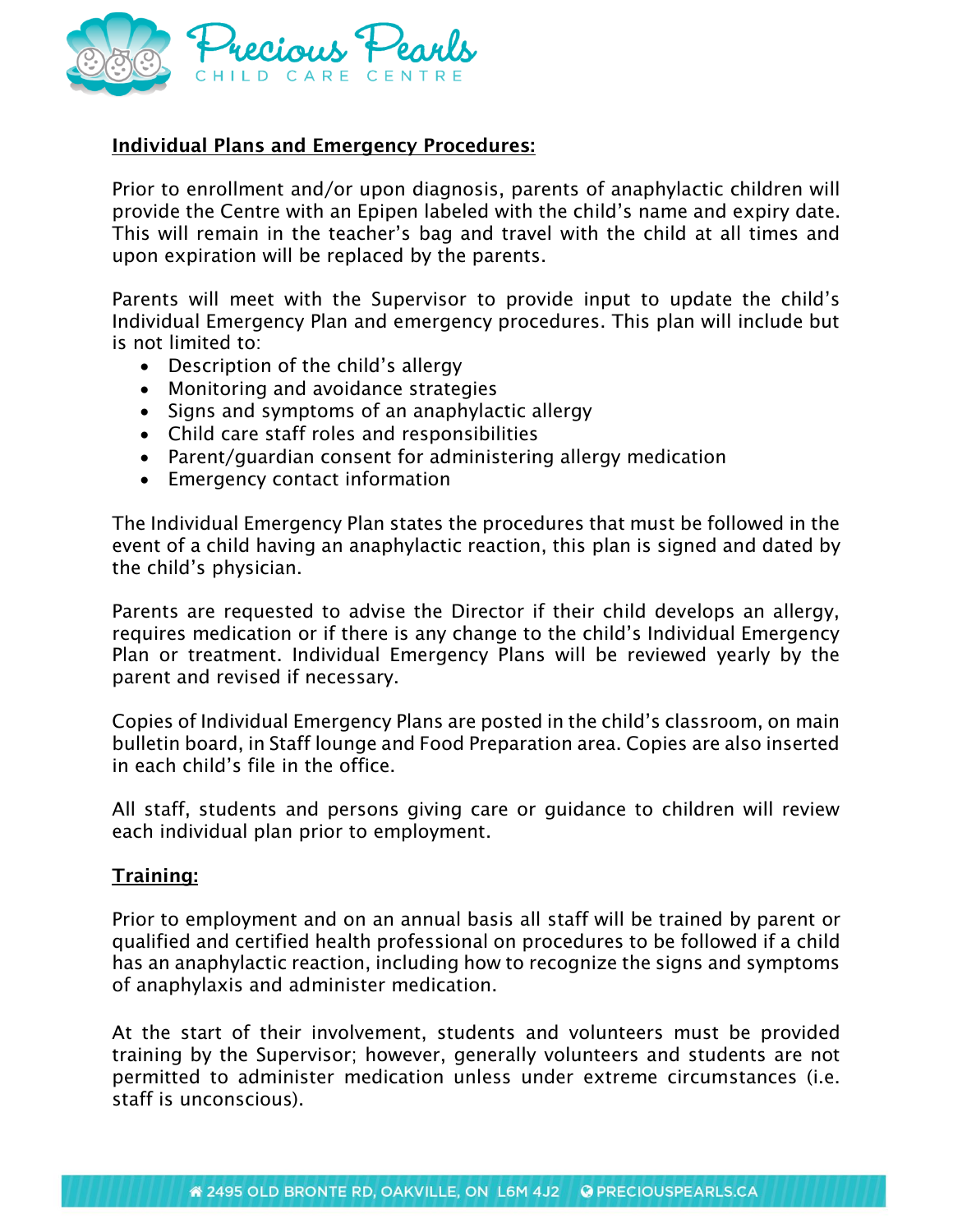

The staff will be required to provide a certificate that they have received training, date and sign off that they have received training.

Trained staff shall administer Epipen whenever needed as per conformance to Individual Emergency Plan and procedures.

## A person having an anaphylactic reaction might have any of these signs and symptoms:

- Skin: hives, swelling, itching, warmth, redness, rash
- Respiratory (breathing): wheezing, shortness of breath, throat tightness, cough, hoarse voice, chest pain, nasal congestion, trouble swallowing or hay fever-like symptoms (runny itchy nose and watery eyes, sneezing)
- Gastrointestinal (stomach): nausea, pain / cramps, vomiting, and diarrhea
- Cardiovascular (heart): pale / blue colour, weak pulse, passing out, dizzy / lightheaded, and shock
- Other: anxiety, feeling of "impending doom", headache

## **SERIOUS OCCURRENCE POLICY**

A serious occurrence is when any of the following incidents occur as set out and defined in the Child Care and Early Years Act:

#### **Identify:**

- 1) the death of a child who received child care at Child Care Centre, whether it occurs on or off the premises
- 2) abuse, neglect or an allegation of abuse or neglect of a child while receiving child care at Child Care Centre
- 3) a life-threatening injury to or a life-threatening illness of a child who receives child care at Child Care Centre
- 4) an incident where a child who is receiving child care at Child Care Centre goes missing or is temporarily unsupervised, or
- 5) an unplanned disruption of the normal operations of a Child Care Centre that poses a risk to the health, safety or well-being of children receiving child care at Child Care Centre

### **Respond:**

In the event of a serious occurrence at the Centre the following procedures shall be followed:

1) The staff present sees to the immediate needs of the child (e.g. calling 911, fire, ambulance, police, first aid, etc.).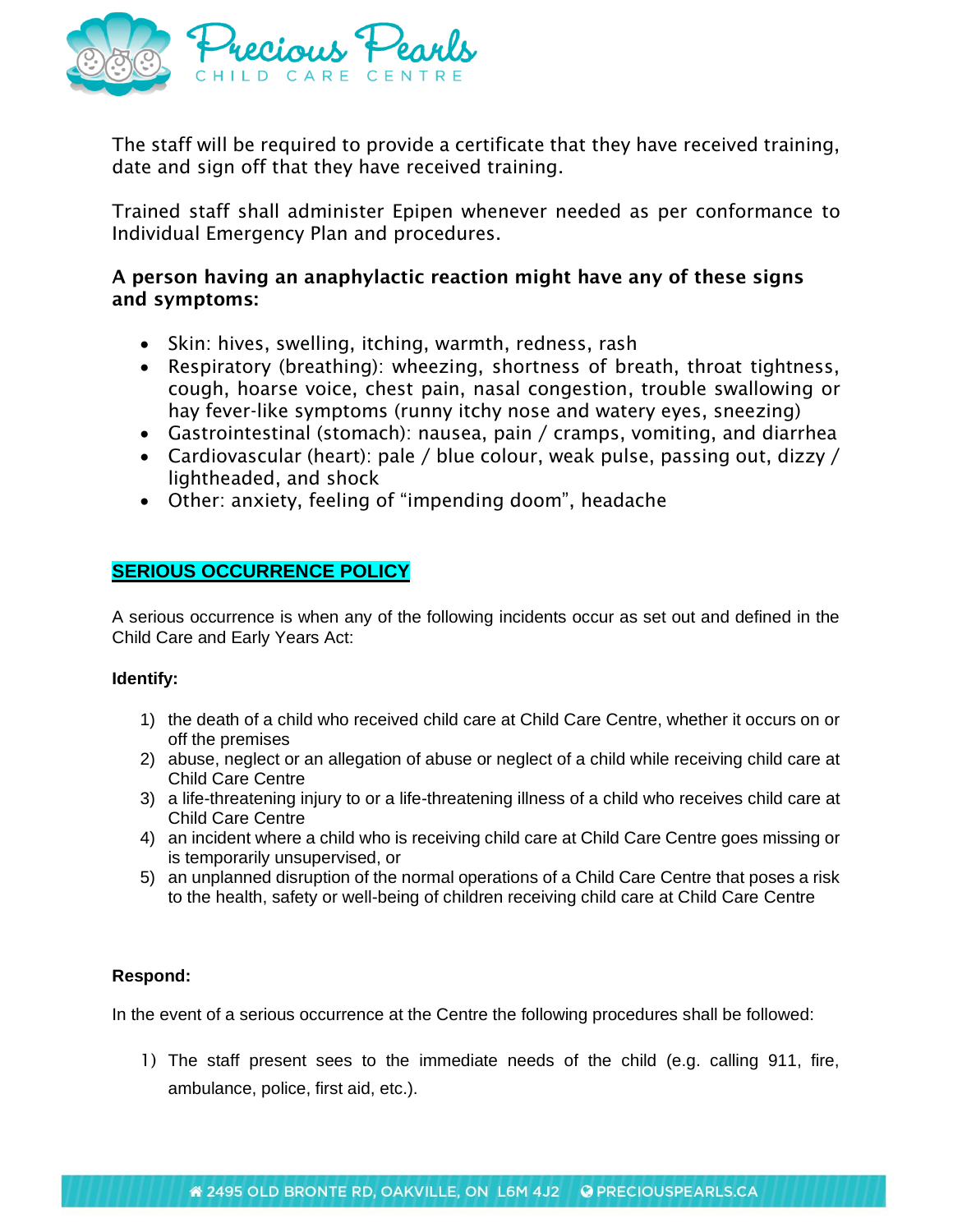

- 2) The staff or another witness shall report the occurrence to the Supervisor or designate.
- 3) The Supervisor or designate shall contact the parents or guardians
- 4) The Supervisor or designate shall contact the people involved to ensure all persons having knowledge of the occurrence shall remain at the site until excused. Signtle
- 5) The Supervisor or designate shall contact the Director.
- 6) The Director shall contact the Ministry [if Director cannot be reached, the Supervisor shall contact Ministry on their behalf.
- 7) The Director determines if other authorities should be notified Children's Aid Society, etc.  $\sum_{i \in P}$

#### **Report:**

The Supervisor and witnessing staff complete a serious occurrence report.

The Supervisor makes sure that copies of all reports concerning the occurrence (fire, ambulance, police, etc.) are gathered and filed through CCLS within 24 hours of the Supervisor becoming aware of the occurrence.

#### **Serious Occurrence Notification Form**

Precious Pearls Child Care Centre is required to complete a Serious Occurrence Notification Form and post it on the main floor bulletin board for parents to view within 24 hours of becoming aware of the occurrence for a minimum of 10 business days, **including any allegation of abuse or neglect**.

The form shall be updated if additional action or investigation takes place.

Reports and their summary as detailed in the Serious Occurrence Notification Forms shall be retained for at least three (3) years from the date of occurrence and shall be made available to current and prospective parents, licensing and municipal children's services staff upon request.

#### **Annual Analysis**

Precious Pearls Child Care Centre shall conduct an annual analysis of all serious occurrences that occurred in the previous year at its Child Care Centre and keep records of the corrective actions taken in response to the analysis on file.

Below is a copy of the Serious Occurrence Notification Form: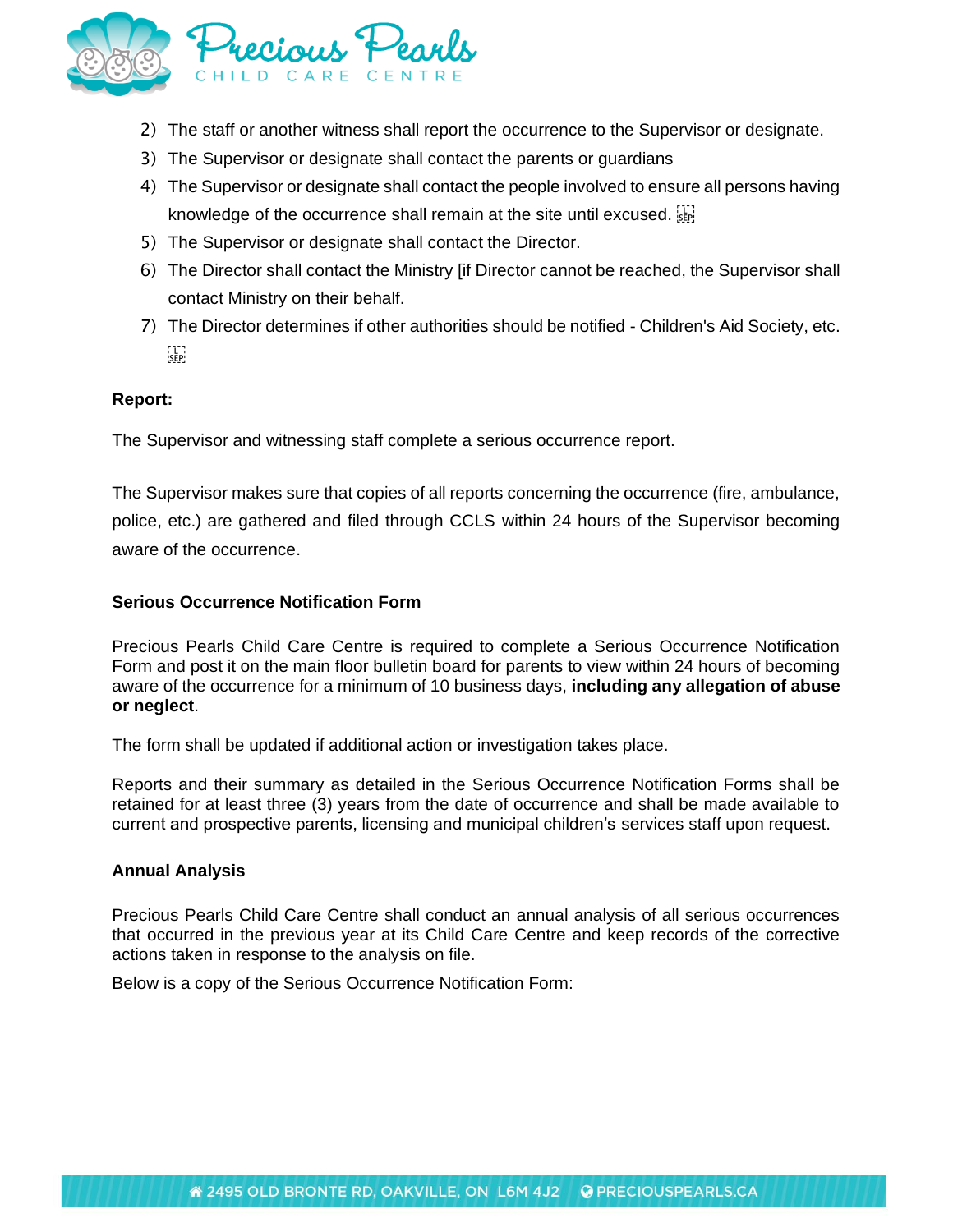

**D**<br>Ontario

#### **Serious Occurrence Notification Form** Formulaire de notification d'incident grave

| Program name:/Nom du programme :                                                                                                               |               |                                                                                         |  |                                                                                                                                                                       |  |
|------------------------------------------------------------------------------------------------------------------------------------------------|---------------|-----------------------------------------------------------------------------------------|--|-----------------------------------------------------------------------------------------------------------------------------------------------------------------------|--|
| Date:<br>(yyyy/mm/jj)/(aaaa/mm/jj)                                                                                                             |               | Date of occurrence: (yyyy/mm/dd)<br>Date de l'incident : (assa/mm/jj)                   |  |                                                                                                                                                                       |  |
| Type of serious occurrence:/ Type d'incident grave :                                                                                           |               |                                                                                         |  |                                                                                                                                                                       |  |
| Death of a child<br>Décès de l'enfant                                                                                                          | $\Box$        | Serious injury - self-inflicted/unexplained<br>Blessure grave auto-infligée/inexpliquée |  | Disaster on the premises<br>Catastrophe sur les lieux                                                                                                                 |  |
| Serious injury caused by service provider<br>Blessure grave causée par un fournisseur                                                          | $\Box$        | Alleged abuse/mistreatment<br>Allégations d'abus ou de mauvais traitement               |  | Complaint about service standard<br>Plainte quant à une norme de service                                                                                              |  |
| Serious injury - accidental<br>H<br>Blessure grave accidentelle                                                                                | Missing child | Enfant porté disparu                                                                    |  | Other - complaint made by or about a<br>child, or any other serious occurrence<br>Autre - Plainte d'un enfant ou au sujet<br>d'un enfant ou tout autre incident grave |  |
| Description:                                                                                                                                   |               |                                                                                         |  |                                                                                                                                                                       |  |
|                                                                                                                                                |               |                                                                                         |  |                                                                                                                                                                       |  |
| (ajouter une mise à jour le cas échéant): Action taken by Operator/Outcome:(add update if applicable)/Mesure prise par l'exploitant / Résultat |               |                                                                                         |  |                                                                                                                                                                       |  |
|                                                                                                                                                |               |                                                                                         |  |                                                                                                                                                                       |  |
| Signature name:<br>Nom:                                                                                                                        |               | χ                                                                                       |  |                                                                                                                                                                       |  |
| Date: (yyyy/mm/dd)/(aaaa/mm/jj)<br>signature                                                                                                   |               |                                                                                         |  |                                                                                                                                                                       |  |
|                                                                                                                                                |               |                                                                                         |  |                                                                                                                                                                       |  |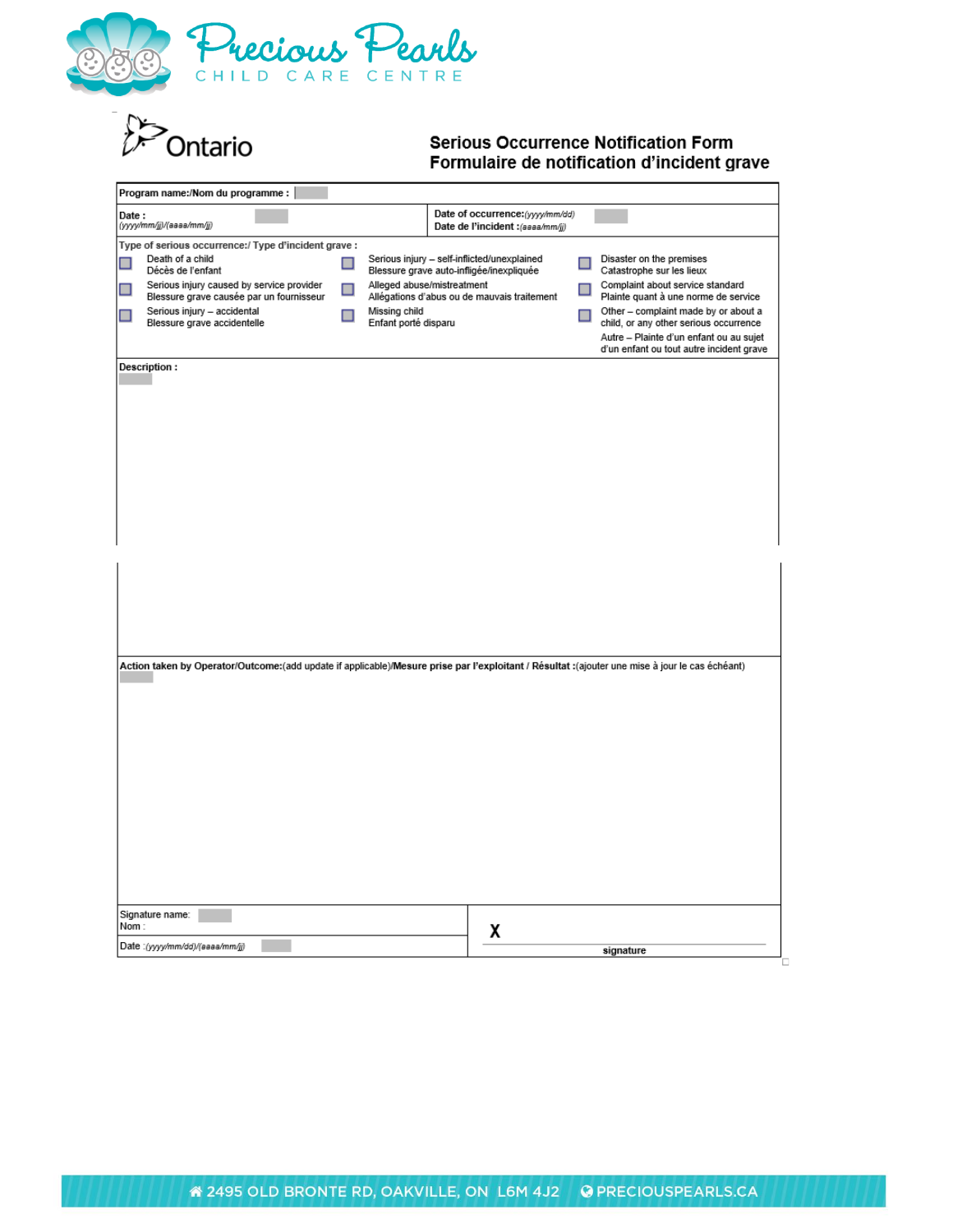

# **CRIMINAL REFERENCE CHECK POLICY**

The Ministry guidelines state that all licensed agencies providing direct services to children and/or vulnerable persons are required to have Vulnerable Sector Check (VSC) policies and procedures included in their hiring practices.

Vulnerable Sector Checking is a precautionary measure designed to ascertain whether potential and current employees have a record of criminal convictions, which would make them unsuitable for positions of trust.

It is in keeping with these guidelines that Precious Pearls' Programs incorporate Vulnerable Sector Checks into its recruitment practices and annual reviews. It is our commitment to ensure the safety of all children at our Centre.

All prospective employees of Precious Pearls having direct, unsupervised contact with children must provide a Vulnerable Sector Check which was obtained within the last 6 months prior to commencing work.

Examples of employees required to obtain VSC:

- Food preparation staff, cooks, drivers
- Supply educators above the age of 18 years old and one month
- Staff who participate in the licensed child care program above the age of 18 years old and one month

Examples of individuals who are not considered employees:

• Individuals employed by an agency that is contracted by the licensee to provide a service in the child care program (e.g. resource teacher) these individuals are considered third party.

The above individuals do not require to present a VSC but must provide an attestation from their employer or complete an Offense Declaration form.

The written attestation must include the following information:

- Name(s) of the employee(s), volunteer(s) or student(s) the attestation applies to
- Confirmation that the Vulnerable Sector Check was conducted less than 5 years ago from the date of the attestation (e.g. month and year of the VSC date)
- Confirmation that the Vulnerable Sector Check was conducted by a police force
- Confirmation that the Vulnerable Sector Check did not list convictions for any offences set out under Section 9 of the CCEYA
- Signature of the licensee or designate

Examples of people who are considered volunteers and must have VSC: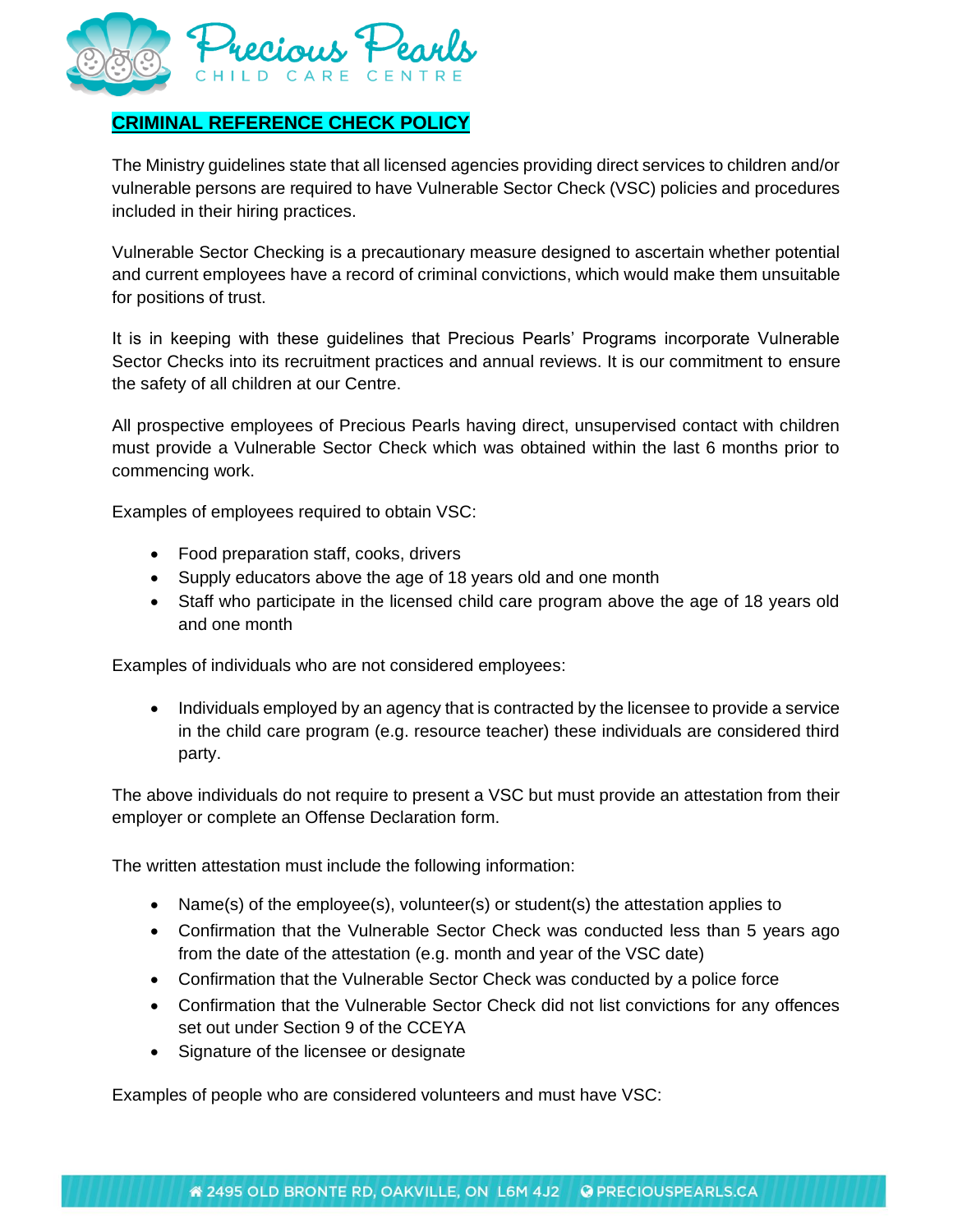

• Parents assisting on an occasional or recurring basis with child care programming, such as excursions, field trips, etc.

Examples of individuals who are not considered volunteers:

- Parents who engage with their child and other children at arrival or pick up time in the program
- Individuals who are paid by an organization that the licensee has contracted to provide a service and are not left alone with the children in care (e.g. dance teachers)
- Individuals from the community engaging in the child care for a specific event where they are not left alone with the children in care (e.g. presentations by community organization. Recreational programs, local librarian, fire fighter)
- Parents attending a child care or school event and are not assisting with the care for or supervision of children

All employees above the age of 18 years old and 1 month shall have:

- A Vulnerable Sector Check conducted by a police force in their file
- The document should indicate that the VSC was conducted no more than 6 months before the date it was obtained by the licensee prior to the start of their employment. If the employee is still waiting for the VSC to arrive, the director will accept employment with conditions and the person will be supervised and not left alone with children until the VSC arrives.

All Volunteers and Students who interact with children shall have:

- Vulnerable Sector Check conducted by a police force in their file
- The document should indicate that the VSC was conducted no more than 6 months before the date obtained by the licensee
- An Offence Declaration on file, addressing the period since the vulnerable sector check was performed

The original copy will be kept in the employee's file for record if possible, otherwise a copy of the original document will be used after being copied by the supervisor and signed by the Supervisor and Director.

Criminal information obtained will be kept confidential.

A new Vulnerable Sector Check must be provided every 5 years on or before the fifth anniversary regardless of the individual's offence declaration schedule. Offence declarations must be provided annually in the years that a Vulnerable Sector Check is not provided. The Offence declaration must be obtained no later than 15 days after the anniversary of the previous offence declaration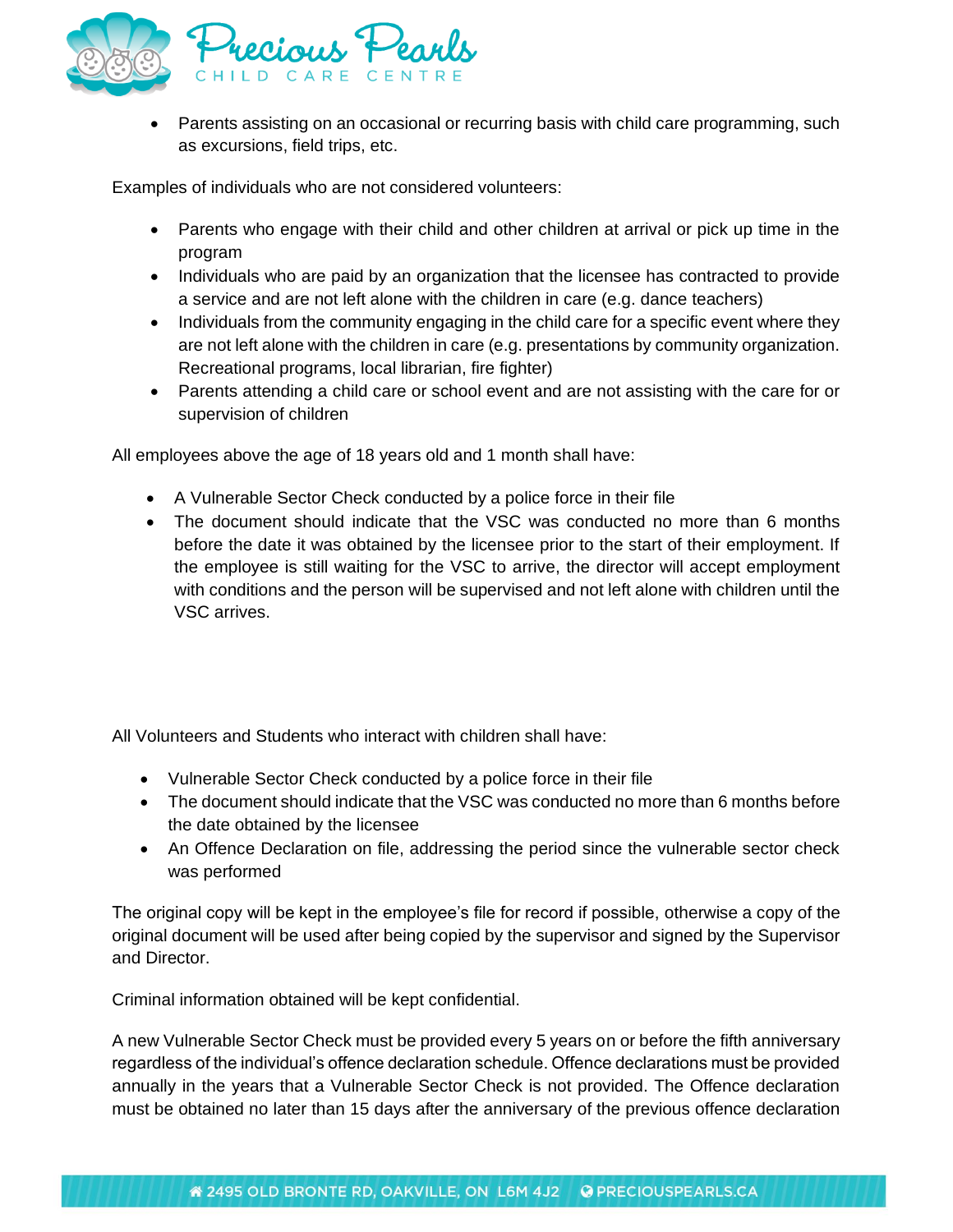

or vulnerable sector check.

In the case were the individual is on a leave when it is time to renew the VSC or the Offence Declaration form, such as maternity leave or other medical reasons, the Supervisor and the employee must work out a way to have it done by the time it is required as mentioned above.

At any time, an employee, student or volunteer is convicted of an offence under the Criminal Code (Canada), a new Offence Declaration form must be filled as soon as possible.

For tracking all information required, the Supervisor uses a Verification and Tracking Workbook: Vulnerable Sector Checks (VSC), Offence Declarations (OD) and Regulatory Body Membership and Past Conduct form provided by the Ministry [VSC\_CRC\_OD Tracking Form].

Volunteers or individuals under the age of 18 are not required to obtain a VSC. In the case of the individual turning 18 while still in a position, the individual is required to provide a statement in writing that discloses every previous finding of guilt of the person under the Youth Criminal Justice Act (Canada).

If the individual turns 19 while still in position where he/she interacts with children, a VSC within a month from turning 19 should be obtained and kept on file.

#### PROCEDURE:

- 1. All candidates for job positions above the age of 18 years old and 1 month shall be told that a Vulnerable Sector Check is required prior to commencement employment at Precious Pearls.
- 2. If a candidate has been successful a Conditional Proposal of Employment will be completed. The offer of employment is contingent on the return of a "negative" response on Vulnerable Sector Check.
- 3. The candidate shall forward the signed form and fee to the local Police department. The Police Department will forward the results directly to the candidate.
- 4. A positive response indicates that a criminal record does exist. When this occurs, it will be at the discretion of the Director on how to proceed. It will not necessarily preclude employment; however, serious consideration as to the suitability of the candidate to work at Precious Pearls will need to be determined.
- 5. The following are examples of convictions that will not allow an individual to obtain a position working with children:
	- An offence under the Child Care and Early Years Act, 2014
	- An offence under section 151 of the Criminal Code (Canada), sexual interference.
	- An offence under section 163.1 of the Criminal Code (Canada), child pornography.
	- An offence under section 215 of the Criminal Code (Canada), duty of persons to provide necessaries.
	- An offence under section 229 of the Criminal Code (Canada), murder.
	- An offence under section 233 of the Criminal Code (Canada), infanticide.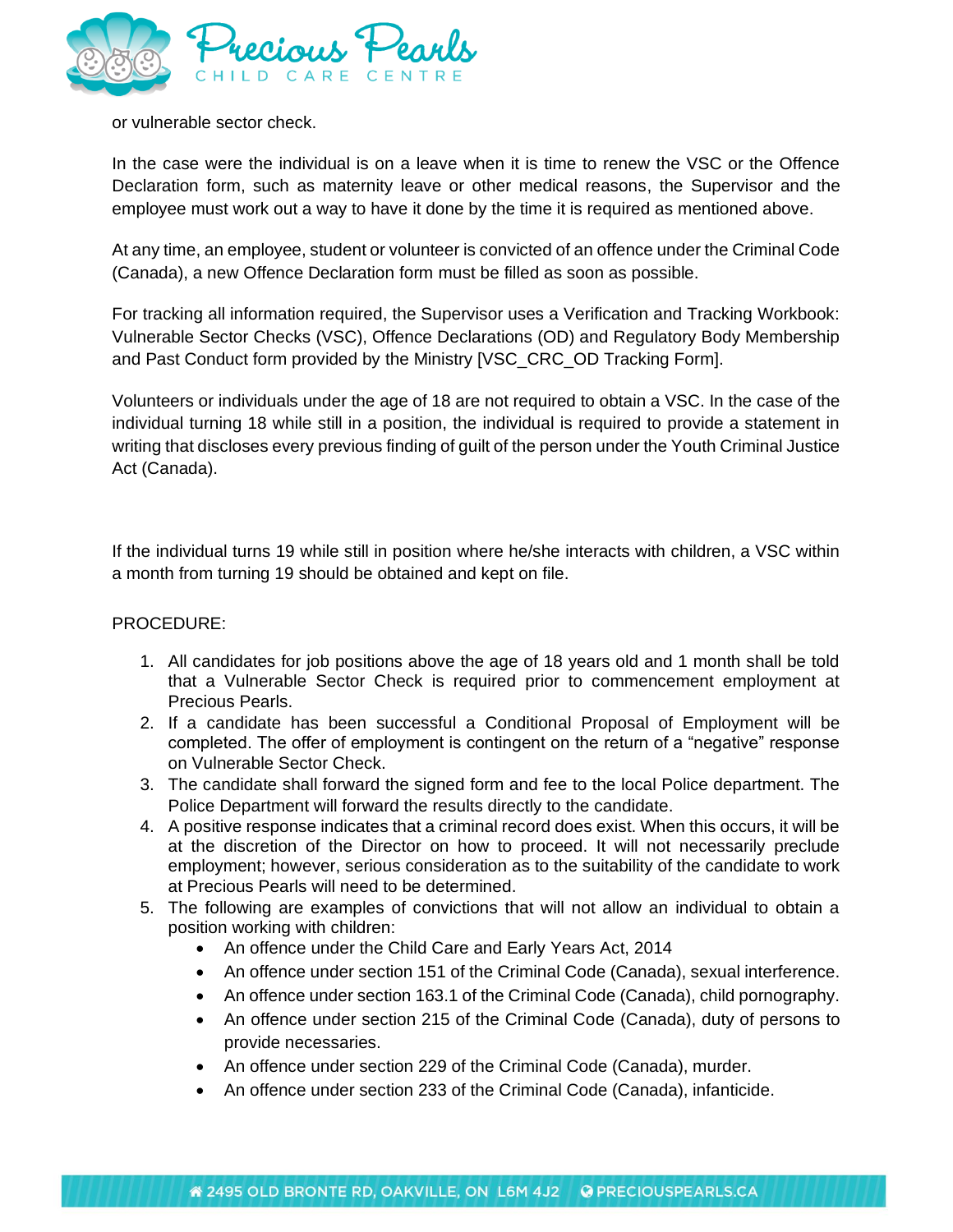

- Any other federal or provincial offence prescribed by the regulations.
- When individual has been found guilty of professional misconduct under the Early Childhood Educators Act, 2007, the Ontario College of Teachers Act, 1996, the Social Work and Social Service Work Act, 1998 or another prescribed Act, and based on that finding,
	- $\circ$  The individual's membership in the regulatory body established under that Act was revoked and the individual has not been readmitted since that time,
	- $\circ$  A certificate or documentation issued to the individual under that Act that authorized the individual to practice was revoked and has not been reissued since that time, or
	- o The individual's authority to practice was restricted in any other way prescribed by the regulations.
- 6. If the candidate is deemed inappropriate the Director will notify the individual of the decision. A notation is made to the candidate's resume file. The form will not be retained by Precious Pearls. The notation may simply read "Positive Response on VSC."
- 7. Despite having a criminal record, the candidate may still be considered, depending upon extenuation factors such as the type of conviction, length of time since the conviction, frequency, etc. The Director will consult with the candidate as needed to make the decision. If the candidate is hired, a notation will be placed in their personal file indicating a positive response and the stipulations concerning the decision to hire.
- 8. A "negative" response indicates there is no criminal record and the Director can proceed with the hiring the candidate. All original VSCs will be kept on file. All originals and copies will be stored in locked cabinets.
- 9. The Director may make a conditional job offer to the candidate pending the result of the VSC. The Director will provide a Conditional Proposal of Employment Form to be signed by the candidate to ensure that the candidate understands that they will not be left unsupervised with the children until the results of the check is shared with the Director. (This may be necessary if a considerable amount of time is required before receiving the results of the check and the immediate need for staff at Precious Pearls).
- 10. All employees must sign an Offence Declaration form on a yearly basis until the 5th anniversary of the new CRC/VSC.

### **BEHAVIOURAL GUIDANCE**

Reasonable limits should be clearly set and enforced consistently through positive example, affection and empathy. You can shape and manage a child's behavior through positive teaching methods such as, example, explanation, and encouragement. Children learn best when given reasonable limits and the freedom to make choices. By listening to children, respecting their rights, giving them choices and setting appropriate limits, the educators foster positive self-esteem and a sense of well-being and belonging in the children. We believe that children learn respect by being given respect and as such, our behaviour guidance policies reflect these beliefs. Strategies that the educators utilize include setting appropriate limits and expectations, promoting positive behaviour, natural and logical consequences, redirection and physical environment considerations.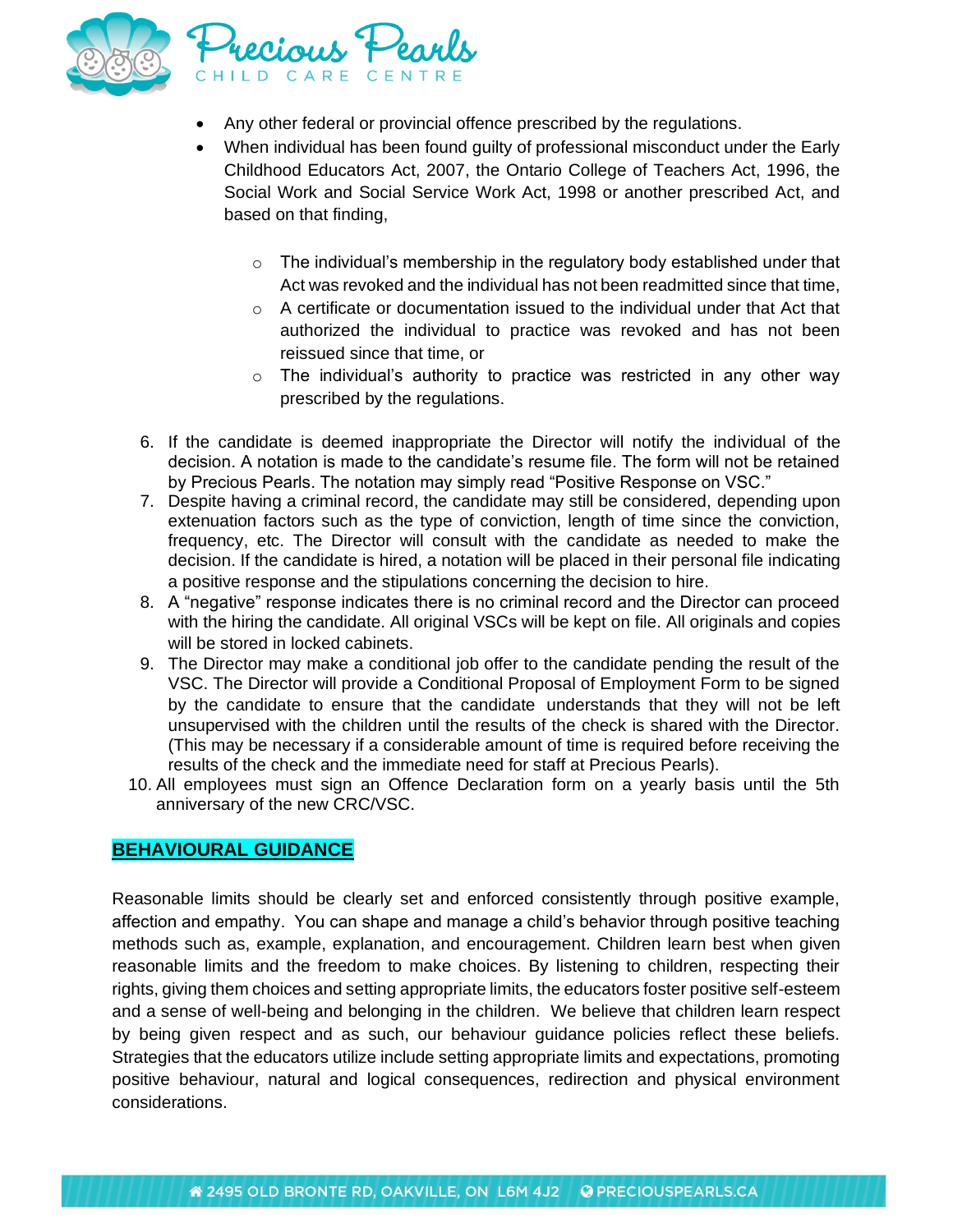

# **PROHIBITED PRACTICES**

Precious Pearls Child Care Centre believes that the practices outlined below are inappropriate and contradict children's rights which must not be used and will not be tolerated:

- Corporal punishment of a child;
- Physical retrain of a child for the purposes of discipline or in lieu of supervision;
- Locking the exits of the school for the purpose of confining a child, or using a locked or lockable room or structure to confine a child if he or she has been separated from the other children;
- Deliberate use of harsh or degrading measures on a child that would humiliate shame and/or frighten the child or undermine his or her self-respect, dignity or self-worth;
- Depriving a child of basic needs including food, drink, shelter, toilet use, clothing or bedding;
- Inflicting any bodily harm on a child including making children eat or drink against their will.

## **SUPERVISION OF VOLUNTEERS AND STUDENTS POLICY**

At Precious Pearls Child Care Centre, only employees must have direct unsupervised access to children. Volunteers and students are not counted in the staffing ratios and shall be supervised by full-time RECE staff within the setting. RECE in the classroom with a volunteer or a student shall verbally confirm that neither the volunteer nor the student must be left unsupervised with children. No child shall be supervised by a person under 18 years of age.

Precious Pearls expects volunteers and students to follow a job description, course outline and take direction from the RECE's and all staff at the Centre. Only students enrolled in ECE courses shall be accepted to complete placement at Precious Pearls.

Each student or volunteer will receive a tour and orientation before commencing placement or volunteer experience at Precious Pearls. Director or Supervisor will carry out this orientation at which time students and volunteers will receive a copy of the parent handbook. During the orientation, a full review of policies and procedures shall be presented and explained.

Precious Pearls policies and procedures are reviewed with all employees, volunteers, and students who will provide care or guidance at the Centre before enrolment and at least annually thereafter. Students and volunteers shall comply with all written policies and procedures. Students and volunteers shall review the individual plan for a child with anaphylaxis as well as Emergency procedures. The plans must be reviewed before they begin providing care and at least annually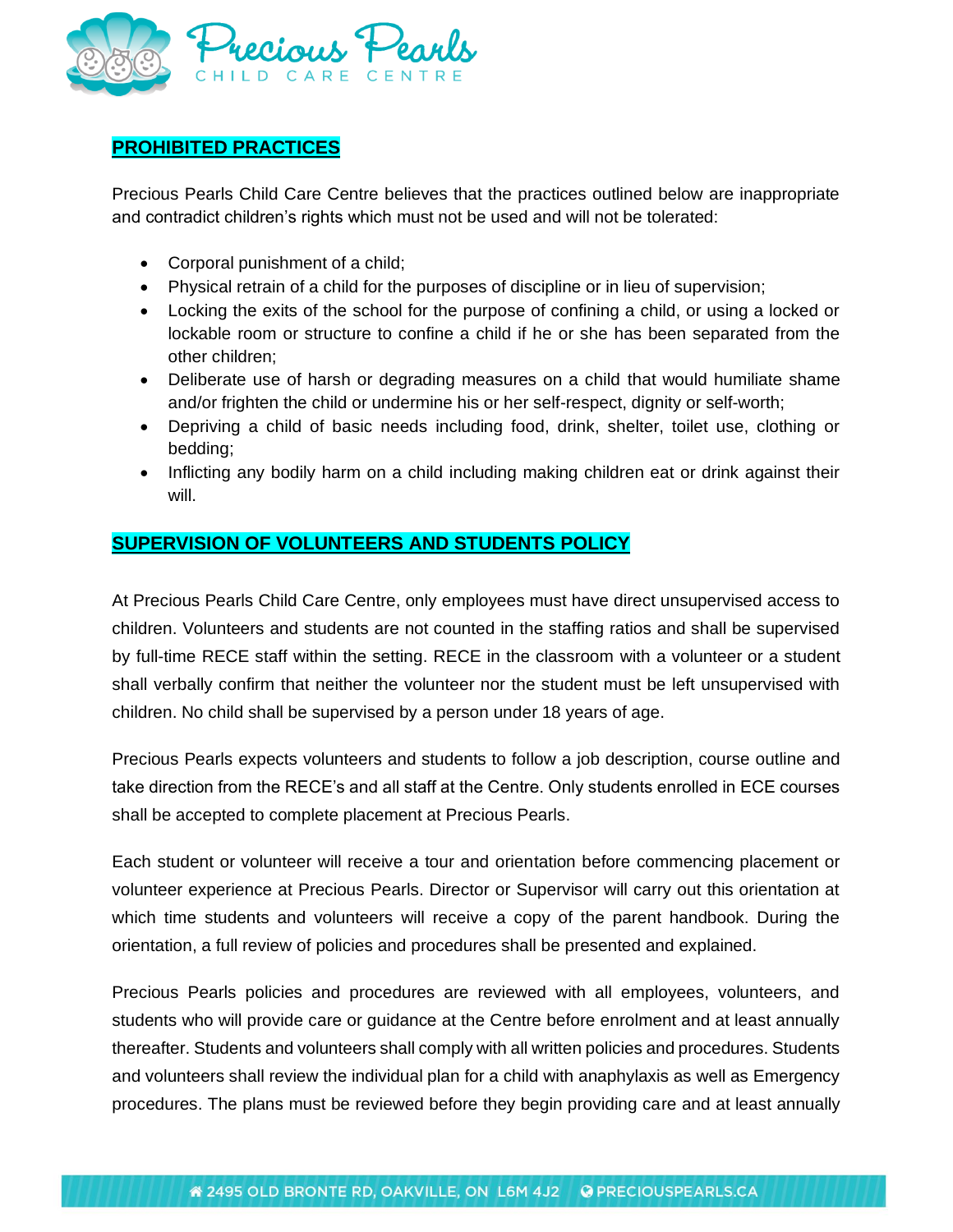

#### thereafter.

All volunteers and students must provide a Vulnerable Sector Check as well as have a health assessment and immunization as directed by the local medical officer of health.

Duties of Supervisor:

- Responsible for the recruitment, orientation and training of volunteers and students
- Introduce to a designate classroom staff and assign them to work with the volunteer or student regarding duties
- Schedule a meeting after one month period to review the suitability of the volunteer or student regarding their specific position
- Provide an avenue for re-assignment
- Conduct a performance review at the three-month period
- Provide ongoing support and supervision

Duties of designated Staff:

- The designate is responsible for the ongoing supervision of the volunteers and students.
- The designate is responsible to familiarize the volunteer or student with all pertinent information related to the daily operations of the centre.
- Establish a regular meeting schedule with each student under their supervision
- Complete all pertinent evaluation required by the Educational Institute.

Duties of Volunteers or Students:

- Familiarize themselves with all policies and procedures of the Centre
- Respect all aspects of confidentiality related to the Centre, staff, children and their families
- Report any suspicions of child abuse to the local Children's Aid Society
- Make an initial commitment to the Centre for a length of time agreed upon by the Supervisor and the volunteer or student
- For students, the length of time will be agreed upon by the Educational Institute and the **Centre**
- Fulfill all responsibilities assigned to them by the designate staff; all responsibilities will be directly related to the assigned position and will be outlined during first visitation, therefore will vary from one person to the other
- Volunteers or students' ideas in program planning are welcomed
- Volunteers and students must not communicate child's progress with parents and/or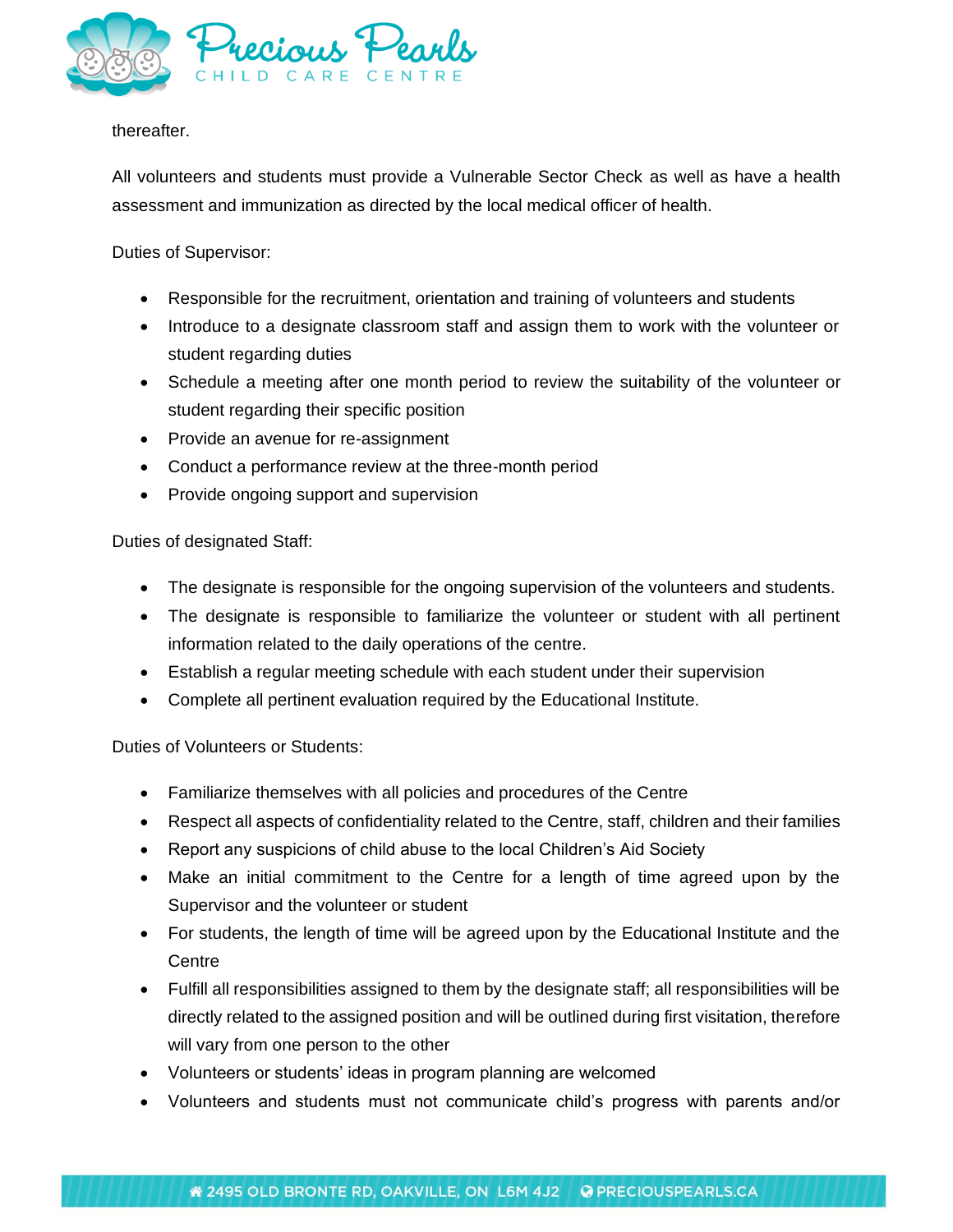

guardians

- All volunteers and students are expected to dress comfortably and respectfully
- Anytime a volunteer or student need to leave the group, a staff member should be notified (i.e. washroom/break/emergency call)
- Staff are legally responsible for the children at all times. However, we rely on the volunteer or student's co-operation by helping to supervise the children and informing the staff of any unsafe situation. If the volunteer or student feels something is not safe, they must report it to the designate staff immediately

Staff, volunteers and students shall review this policy, then sign and date the policies and procedures sign-off sheet.

## **CHILD PROTECTION RESPONSIBILITIES**

Precious Pearls Child Care Centre staff are required by law to report a case where a child needs protection. Every person who believes, on reasonable grounds that a child is, or may be in need of protection must report promptly the belief and the information upon which it is based to the Children's Aid Society at 905 333- 4441.

### **COLLECTION OF PERSONAL INFORMATION**

Please be assured that Precious Pearls Child Care Centre only collects information required to provide care for your child. All children's files are kept in locked storage cabinets in the office. Children's individual files are retained for 3 years from the date the child is discharged. All files are shredded once the 3-year period is over.

### **SECURITY SYSTEM**

For the safety of all children and staff we employ a security system on the premises. The main entrance is locked at all times, enrolled families will be granted access code to enter upon arrival. Access to the Centre by visitors is done by ringing the door-bell from outside where the visitors are seen on camera; once we verify the visitor, the door will be unlocked to permit access to the premises.

Staff will NOT grant access to the building prior to 7:00am. Please DO NOT attempt to access the Centre from any of the other external doors as these are FIRE/EMERGENCY EXITS and are locked at all times. The staff WILL NOT unlock/open these doors to grant access; rather they will direct you to the main entrance of the Centre. We ask that you please be conscious of who is around you when you are entering/exiting the Centre, and we grant access to ONLY those that we are familiar with.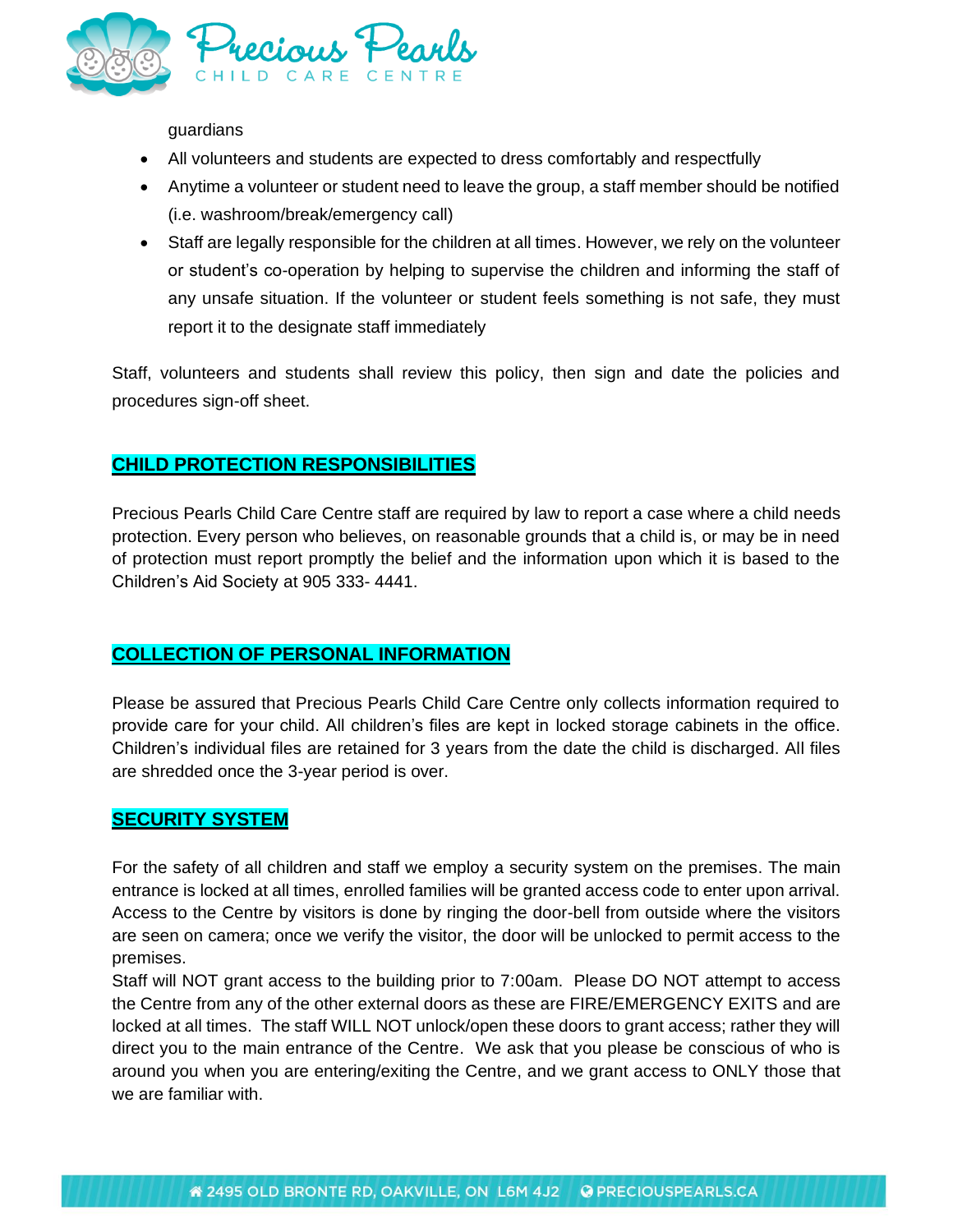

### **PARENT COMMUNICATION**

At Precious Pearls Child Care Centre, we encourage daily communication between parents, staff and Supervisor. Multiple modes of communication can be used such as verbally, written and/or through email.

We have a membership with "Hi Mama" that can provide parents the opportunity to track their child's progress and can stay connected throughout the day. An application free of charge to the parents can be downloaded into their smart phones, tablets or even computers. Each parent will only have a secure access to his or her child's profile. Parents are required to sign a form prior to using the application to grant our Centre the authorization of including their child's photo and information on "Hi Mama" website. This site is a secure portal used by many Child Care Centres across Canada

Precious Pearls understands that texting and emailing are more often an easier and more effective way of communicating with staff in your child's class; however, we ask that parents Do Not request staff for their personal cell phone numbers and text them during the day. We do encourage all parents to contact the Centre either by phone or email at any time. We do our very best to return promptly all messages received.

### **INCLUSION POLICY**

At Precious Pearls Child Care Centre, we believe that every child is unique with their own personality and character. We strive to provide a safe environment that is warm, nurturing and loving for all children, their families and staff. We provide essential learning to encompass and develop different cultures, policies and practices to include all learners.

At our Centre, we believe that learning, achievements, opinions and happiness of all our children, parents and staff matter. We work hard to meet the needs of each individual child and provide support for their families by encouraging and promoting collaborations with community based programs. Success can only be achieved through partnership between the parent, the child, the educator and any other professionals in the child's life.

We believe that all children have the right to quality care, and we strive to the best of our ability to provide that quality care and inclusive learning for them to meet their full potential.

It is Precious Pearls' responsibility to provide an inclusive environment to our children, parents and staff. As individuals, children and adults alike all require some form of support. Educational inclusion relates to all aspects of the learning environment for all individuals no matter their ability, age, gender, ethnic origin, religious belief, impairment, status, sexuality, or social or economic background.

The word "inclusion" includes but is not limited to the following groups:

- Girls and boys, men and women
- All ethnic and faith groups
- Learners with "special educational needs"
- "Gifted and talented" learners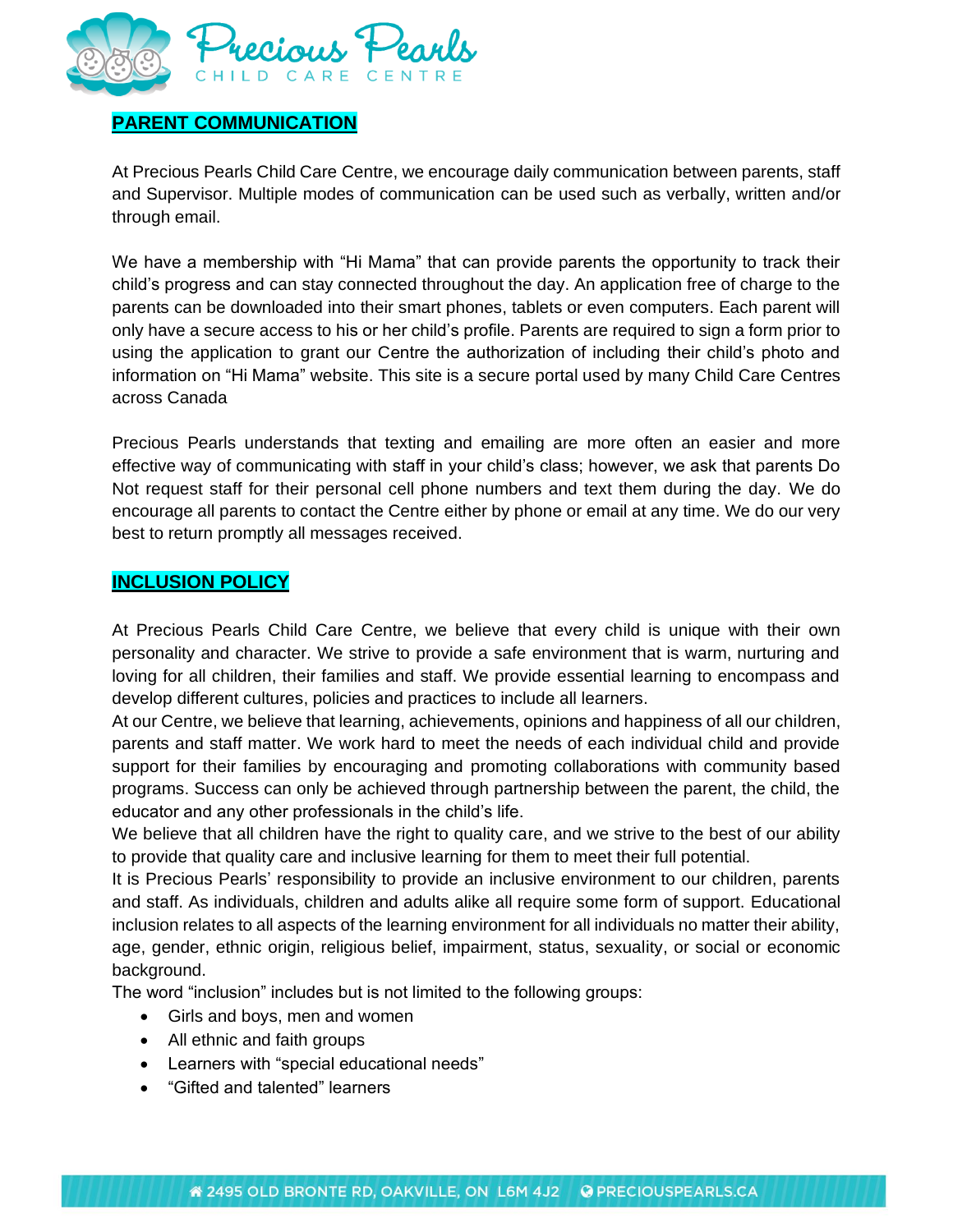

# **PICTURES AND VIDEOS**

At Precious Pearls Child Care Centre, we understand that families like to recognize important milestones of their children through pictures, as well as the need for documentation to share children's learning with families.

Educators will periodically take pictures/videos of the children participating in various routines and activities throughout the day and post them in the classroom or in the Centre. Pictures will also be shared on "Hi Mama" with the child's family only if they wish to sign up for it.

# **FIRE SAFETY & EVACUATION PROCEDURE**

Each staff member at Precious Pearls Child Care Centre is instructed as to their responsibilities in the event of a fire before commencing work for the first time.

Written procedures that states the duties of each member of the staff in event of a fire shall be posted in each classroom in the child care centre on their main bulletin board.

Fire drills shall be performed once a month for the entire child care centre by the Supervisor at various points of the day each month, by following the Fire Evacuation Procedures.

All written records of fire drills, tests of the fire alarm system and tests of fire protection equipment must be kept in the office for a period of 12 months from the date of the drill or test.

If the Centre must evacuate the premises due to an emergency, everyone must go to:

#### **Palermo Medical Building- Lobby**

2525 Old Bronte Road Oakville, ON L6M 4J2

#### **Fire Evacuation Procedures**

- When the fire alarm sounds, all staff members shall immediately line-up the children in the classroom then lead them to the designated emergency exits. If the regular emergency exit is blocked use the backdoor to the playground as alternative.
- The designated ECE in each classroom must be at the front of the line doing a head count. The ECE shall ensure the number of children corresponds with the attendance board.
- The staff who leaves the room last must make sure doors are closed, lights are off, and no children remain behind in the classroom and other play areas.
- The Supervisor shall check the central toilets in the Centre including washroom areas, closets and other hiding places for children, to ensure that all persons have left the building before evacuating the premises.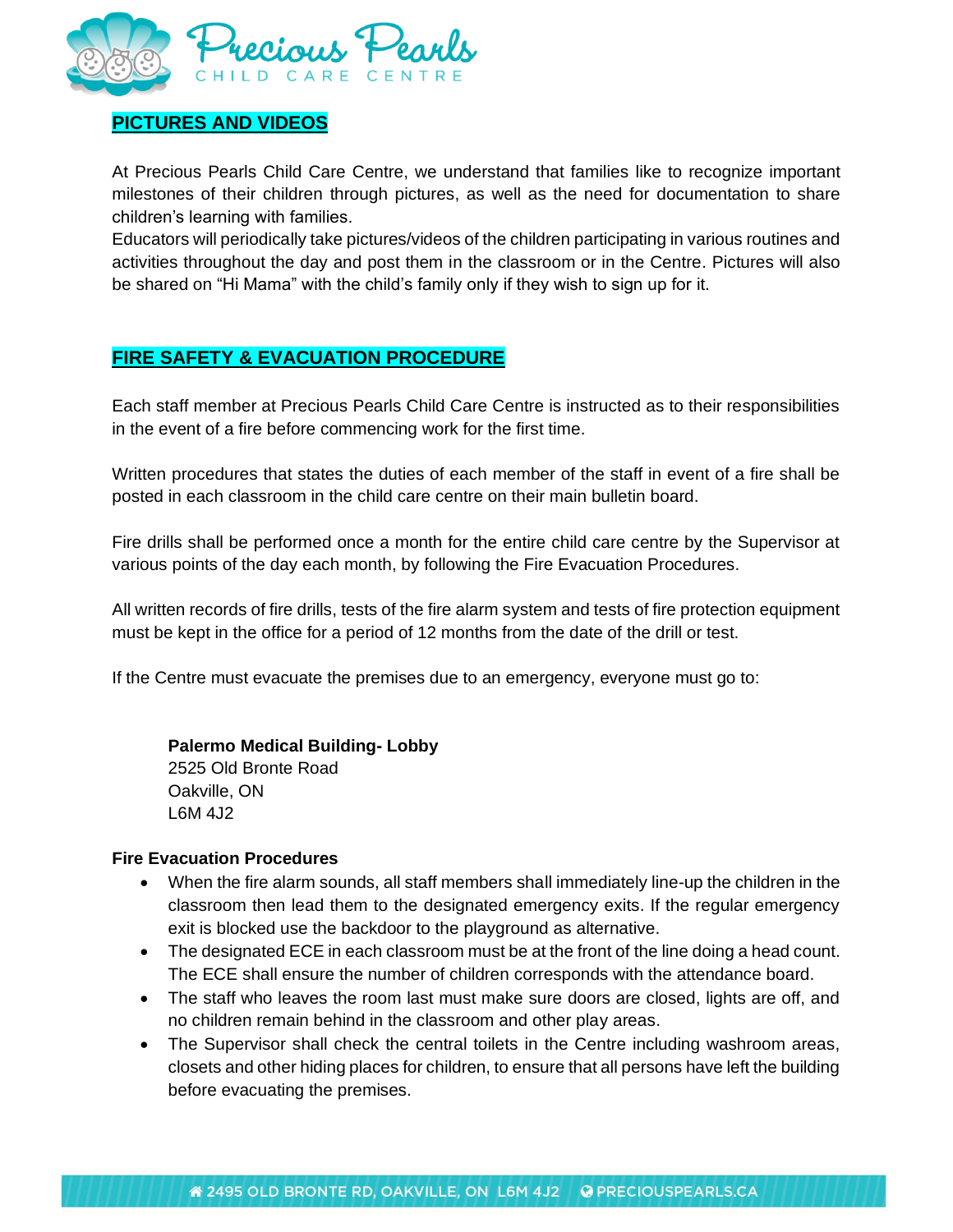

- All staff and children shall proceed in a quiet and orderly fashion to the designated emergency exit and move to the designated assembly area at the far end of east side parking lot. The designated ECE shall take again the children's attendance.
- Wait until clearance has been given before e-entering the building.
- The time limit for evacuation suggested by the fire department must be used as a goal during all practices.

#### **In case of an Emergency**

The staff who first discovers the emergency must:

- Assist anyone in immediate danger
- Try to isolate any burning area by closing the door
- Pull nearest pull station
- Call 911 for fire department

Other staff members should immediately undertake their pre-assigned emergency duties. The recommended duties include:

- Line-up the children in the classroom then lead them to the designated emergency exits. If the regular emergency exit is blocked use the backdoor to the playground as alternative.
- Direct the children to safety outside the building once they are in line, with one adult leading, other adults placed throughout the line and one adult at the end.
- Turn off stoves or other such appliances.
- Retrieve all allergies and asthma prescribed medication.
- Retrieve the emergency information and current attendance record.
- Check the number of children against the attendance record. If parents arrive before the attendance is taken, they must wait for attendance to be completed before the child is released to their care; maintaining an up-to-date record is essential.
- Search the premises, if safe to do so, including washroom areas, closets and other hiding places for children, to ensure that all persons have left the building.
- Close all doors and ensure that the building is locked after everyone has vacated it.
- If necessary, order and supervise evacuation to the designated place of shelter until parents are notified and arrive.

#### **Failure of Fire Alarm System:**

In the event of failure of fire alarm system, the Supervisor shall make half hourly rounds of the premises looking for any emergency event.

# **PARENTS ISSUES and CONCERNS POLICY and PROCEDURES**

Name of Child Care Centre: Precious Pearls Child Care Centre Date Policy and Procedures Established: September 6, 2017 Date Policy and Procedures Updated: New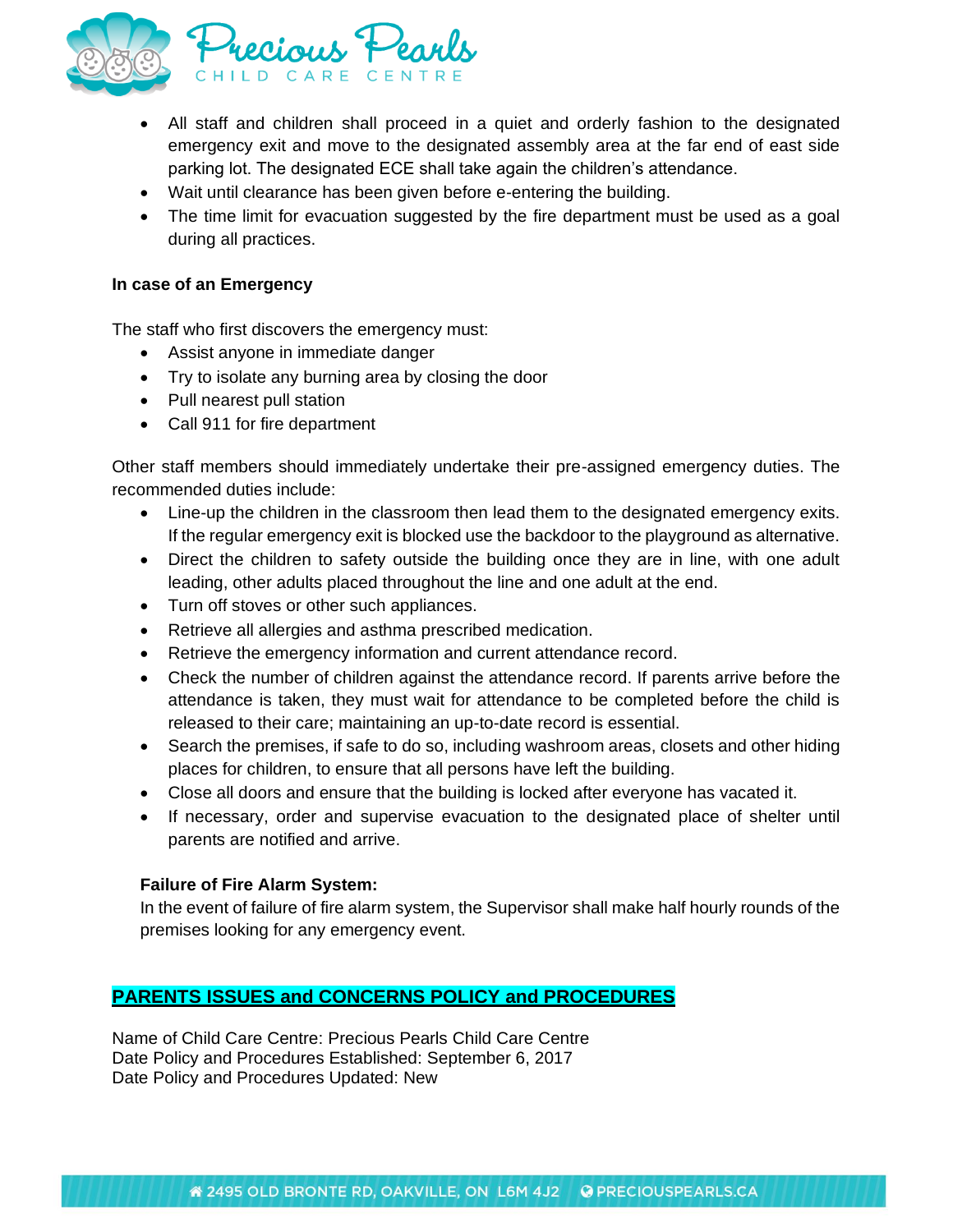

#### Purpose

The purpose of this policy is to provide a transparent process for parents/guardians, the child care licensee and staff to use when parents/guardians bring forward issues/concerns.

#### **Definitions**

*Licensee*: The individual or agency licensed by the Ministry of Education responsible for the operation and management of each child care centre it operates (i.e. the operator).

*Staff*: Individual employed by the licensee (e.g. program supervisor, program room staff).

#### Policy **General**

Parents/guardians are encouraged to take an active role in our child care centre and regularly discuss what their child(ren) are experiencing with our program. As supported by our program statement, we support positive and responsive interactions among the children, parents/guardians, child care providers and staff, and foster the engagement of and ongoing communication with parents/guardians about the program and their children. Our staff are available to engage parents/guardians in conversations and support a positive experience during every interaction.

All issues and concerns raised by parents/guardians are taken seriously by Precious Pearls Child Care Centre and will be addressed promptly. Every effort will be made to address and resolve issues and concerns to the satisfaction of all parties and as quickly as possible.

Issues/concerns may be brought forward verbally or in writing. Responses and outcomes will be provided verbally, or in writing upon request. The level of detail provided to the parent/guardian will respect and maintain the confidentiality of all parties involved.

An initial response to an issue or concern will be provided to parents/guardians within one (1) business day from the date it was brought forward to the Staff. The person who raised the issue/concern will be kept informed throughout the resolution process.

Investigations of issues and concerns will be fair, impartial and respectful to parties involved. **Confidentiality**

Every issue and concern will be treated confidentially and every effort will be made to protect the privacy of parents/guardians, children, staff, students and volunteers, except when information must be disclosed for legal reasons (e.g. to the Ministry of Education, College of Early Childhood Educators, law enforcement authorities or a Children's Aid Society). **Conduct**

Our centre maintains high standards for positive interaction, communication and role-modeling for children. Harassment and discrimination will therefore not be tolerated from any party.

If at any point a parent/guardian, provider or staff feels uncomfortable, threatened, abused or belittled, they may immediately end the conversation and report the situation to the supervisor and/or licensee.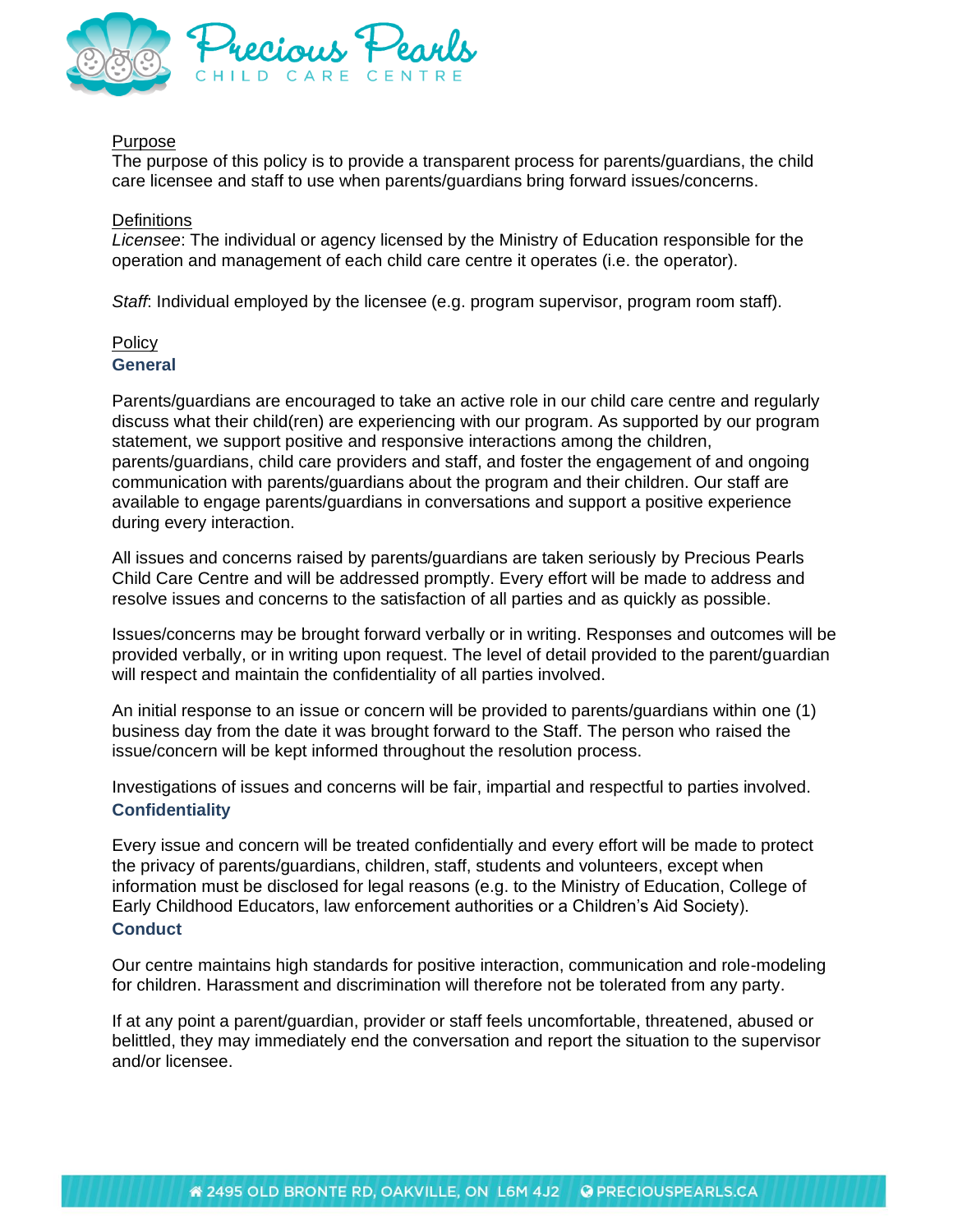

#### Concerns about the Suspected Abuse or Neglect of a child

Everyone, including members of the public and professionals who work closely with children, is required by law to report suspected cases of child abuse or neglect.

If a parent/guardian expresses concerns that a child is being abused or neglected, the parent will be advised to contact the [local Children's Aid Society](http://www.children.gov.on.ca/htdocs/English/childrensaid/reportingabuse/CASLocations.aspx) (CAS) directly.

Persons who become aware of such concerns are also responsible for reporting this information to CAS as per the "Duty to Report" requirement under the *Child and Family Services Act*.

For more information, visit <http://www.children.gov.on.ca/htdocs/English/childrensaid/reportingabuse/index.aspx>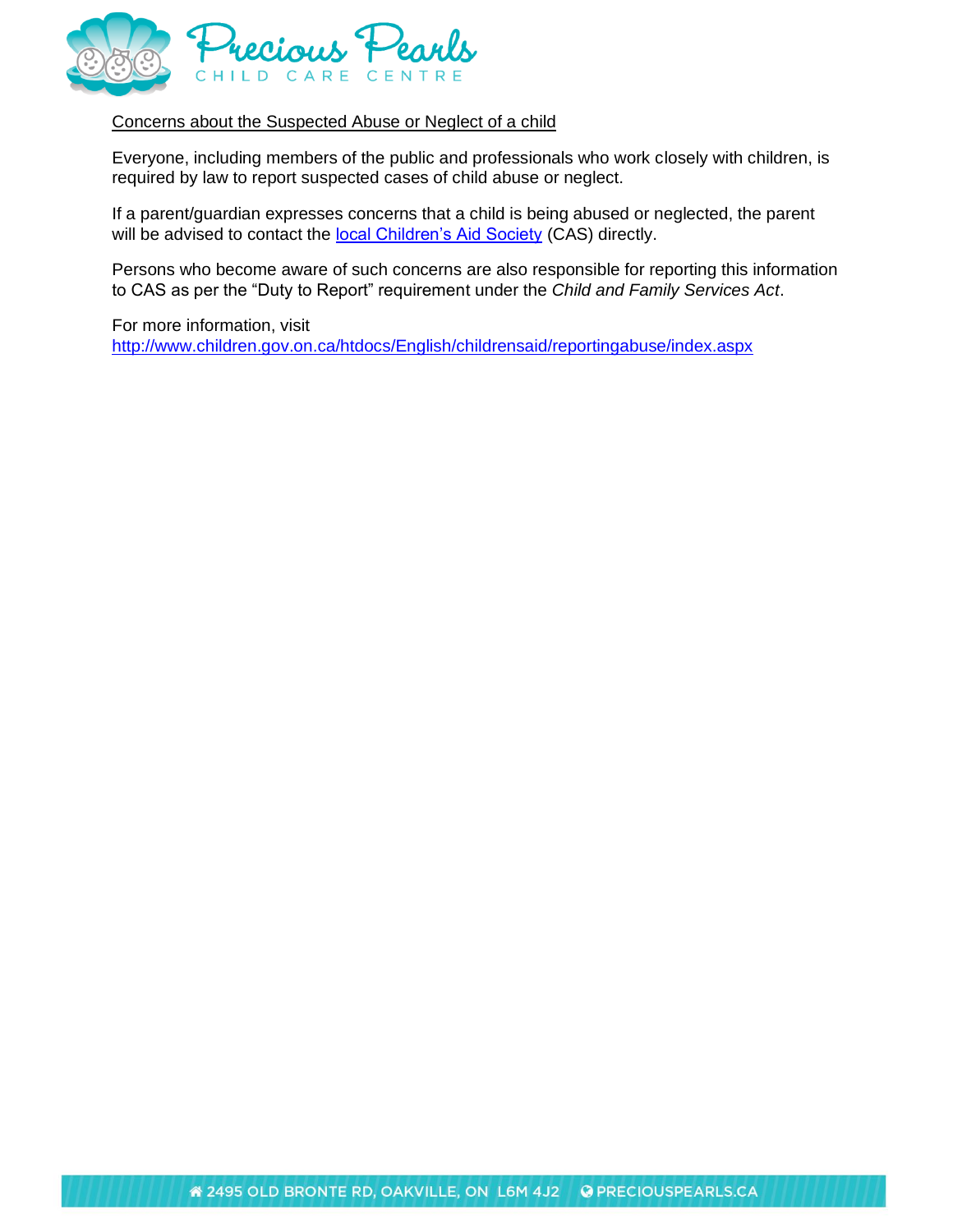

| <b>Nature of Issue or</b><br><b>Concern</b>                                                                                   | <b>Steps for Parent and/or</b><br><b>Guardian to Report</b><br><b>Issue/Concern:</b>                                                                                                                                                                                                                                                                                                                                                        | <b>Steps for Staff and/or Licensee</b><br>in responding to<br>issue/concern:                                                                                                                                                                                                                                   |  |  |  |
|-------------------------------------------------------------------------------------------------------------------------------|---------------------------------------------------------------------------------------------------------------------------------------------------------------------------------------------------------------------------------------------------------------------------------------------------------------------------------------------------------------------------------------------------------------------------------------------|----------------------------------------------------------------------------------------------------------------------------------------------------------------------------------------------------------------------------------------------------------------------------------------------------------------|--|--|--|
| <b>Program Room-Related</b>                                                                                                   | Raise the issue or concern to                                                                                                                                                                                                                                                                                                                                                                                                               | Address the issue/concern at<br>$\blacksquare$                                                                                                                                                                                                                                                                 |  |  |  |
| E.g: schedule, sleep<br>arrangements, toilet<br>training, indoor/outdoor<br>program activities, feeding<br>arrangements, etc. | the classroom staff directly<br>or<br>the supervisor or licensee.                                                                                                                                                                                                                                                                                                                                                                           | the time it is raised<br>or<br>arrange for a meeting with the<br>parent/guardian within one (1)<br>business day.<br>Document the issues/concerns in<br>detail. Documentation should                                                                                                                            |  |  |  |
| General, Centre- or<br><b>Operations-Related</b>                                                                              | Raise the issue or concern to<br>the supervisor or licensee.<br>$\qquad \qquad \blacksquare$                                                                                                                                                                                                                                                                                                                                                | include:<br>the date and time the<br>$\overline{\phantom{a}}$<br>issue/concern was received;                                                                                                                                                                                                                   |  |  |  |
| E.g: child care fees, hours<br>of operation, staffing,<br>waiting lists, menus, etc.                                          |                                                                                                                                                                                                                                                                                                                                                                                                                                             | the name of the person who<br>received the issue/concern;<br>the name of the person<br>$\qquad \qquad \blacksquare$<br>reporting the issue/concern;<br>the details of the<br>$\blacksquare$<br>issue/concern; and                                                                                              |  |  |  |
| Staff-, Duty parent-,<br>Supervisor-, and/or<br><b>Licensee-Related</b>                                                       | Raise the issue or concern to<br>the individual directly<br>$\overline{\phantom{0}}$<br>or<br>the supervisor or licensee.<br>All issues or concerns about the<br>conduct of staff, duty parents, etc.<br>that puts a child's health, safety<br>and well-being at risk should be<br>reported to the supervisor as<br>soon as parents/guardians<br>become aware of the situation.                                                             | any steps taken to resolve the<br>issue/concern and/or<br>information given to the<br>parent/guardian regarding<br>next steps or referral.<br>Provide contact information for<br>the appropriate person if the<br>person being notified is unable to<br>address the matter.<br>Ensure the investigation of the |  |  |  |
| <b>Student- / Volunteer-</b><br>Related                                                                                       | Raise the issue or concern to<br>the staff responsible for<br>supervising the volunteer or<br>student<br>or<br>the supervisor and/or<br>$\qquad \qquad \blacksquare$<br>licensee.<br>All issues or concerns about the<br>conduct of students and/or<br>volunteers that puts a child's<br>health, safety and well-being at<br>risk should be reported to the<br>supervisor as soon as<br>parents/guardians become aware<br>of the situation. | issue/concern is initiated by the<br>appropriate party within [insert<br>number] business days or as<br>soon as reasonably possible<br>thereafter. Document reasons for<br>delays in writing.<br>Provide a resolution or outcome<br>to the parent(s)/guardian(s) who<br>raised the issue/concern.              |  |  |  |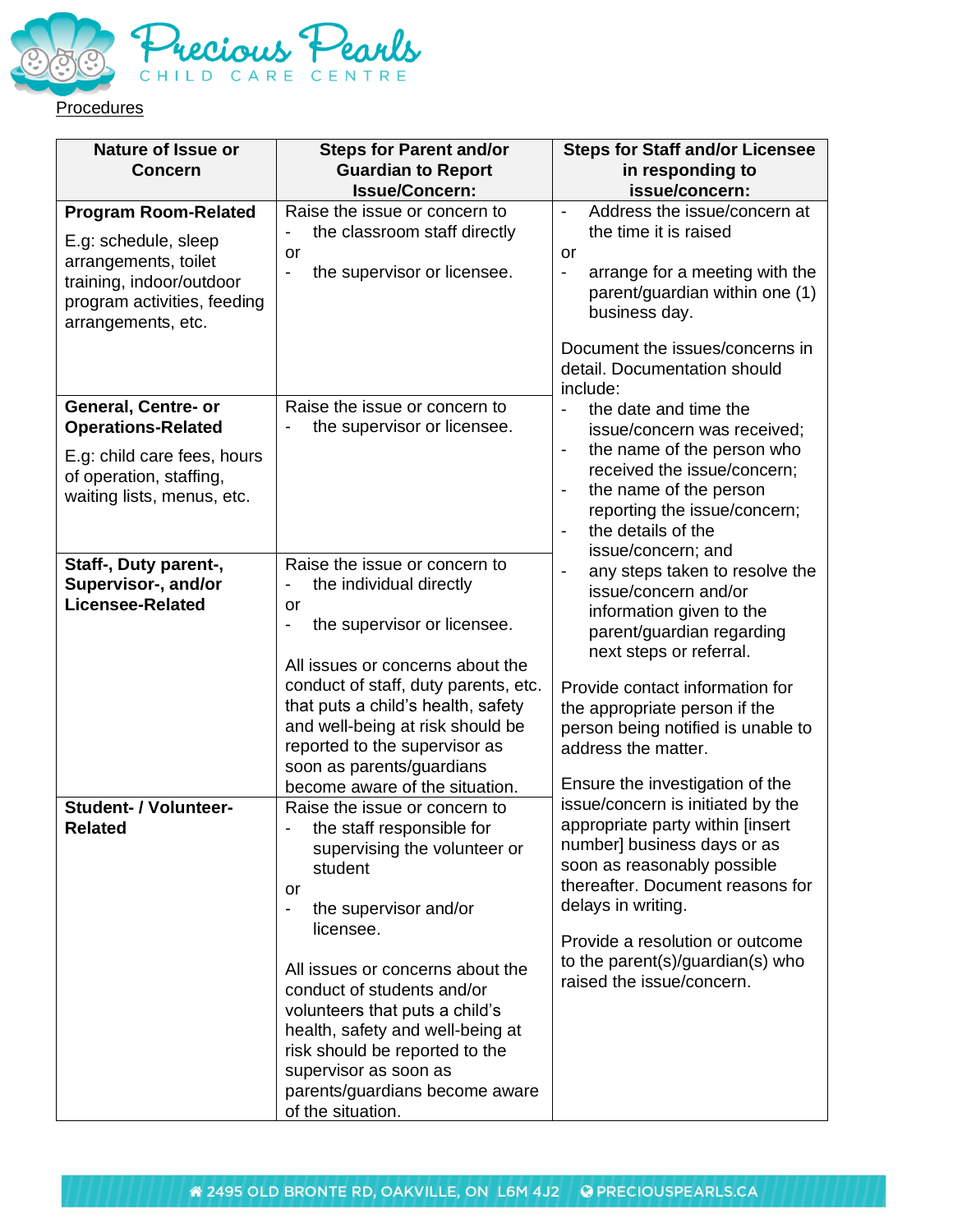

**Escalation of Issues or Concerns:** Where parents/guardians are not satisfied with the response or outcome of an issue or concern, they may escalate the issue or concern verbally or in writing to Licensee.

Issues/concerns related to compliance with requirements set out in the *Child Care and Early Years Act., 2014* and Ontario Regulation 137/15 should be reported to the Ministry of Education's Child Care Quality Assurance and Licensing Branch.

Issues/concerns may also be reported to other relevant regulatory bodies (e.g. local public health department, police department, Ministry of Environment, Ministry of Labour, fire department, College of Early Childhood Educators, Ontario College of Teachers, College of Social Workers etc.) where appropriate.

**Contacts:** Caroline Haddad, Supervisor 905-469-4311

Gaby Haddad, Licensee 905-469-4311 extension: 7

Ministry of Education, Licensed Child Care Help Desk: 1-877-510-5333 or [childcare\\_ontario@ontario.ca](mailto:childcare_ontario@ontario.ca)